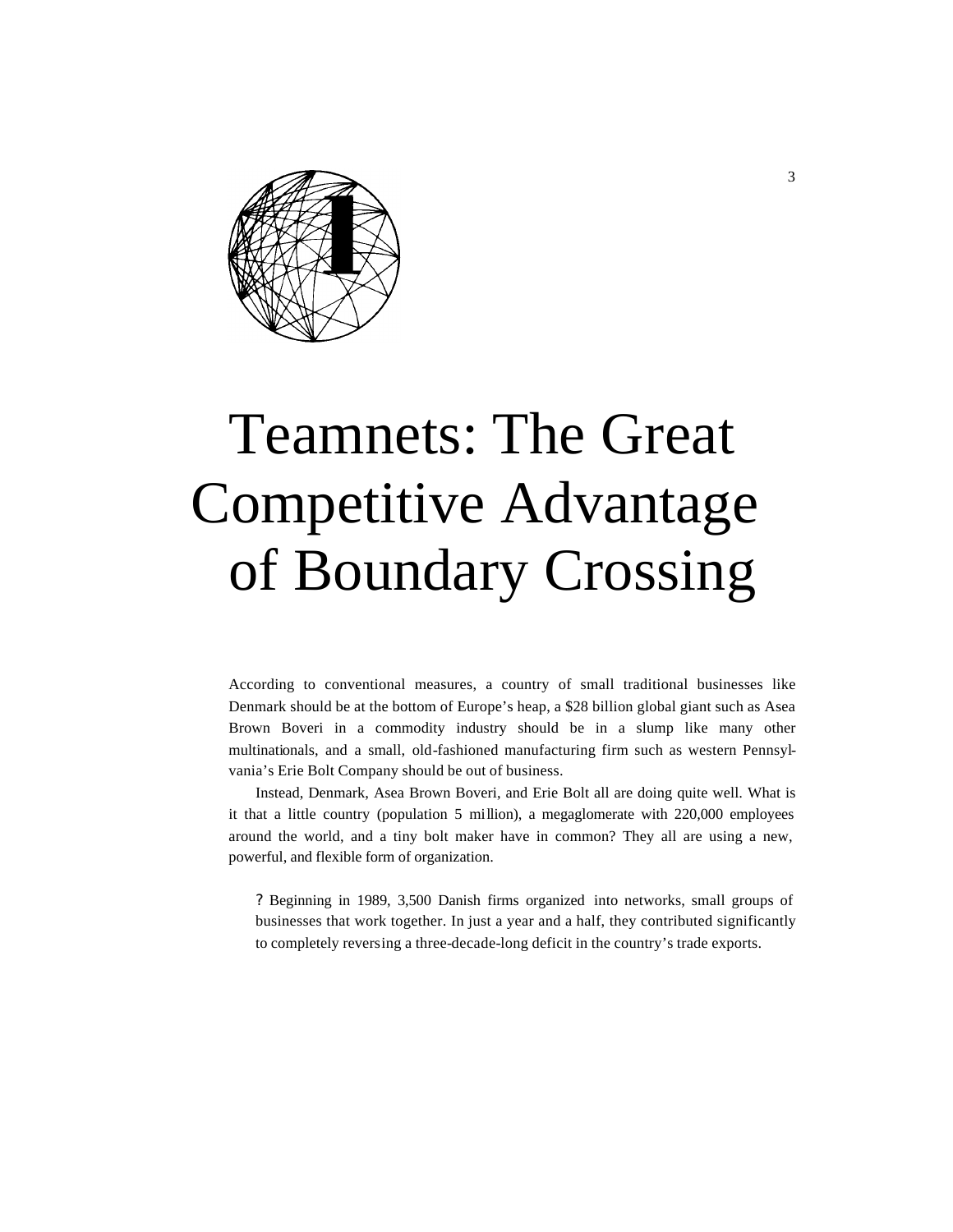? Instead of conducting worldwide operations from a top-heavy "headquarters," Asea Brown Boveri, a distributed global network of more than 1,300 mostly traditionally organized companies, houses only 100 professional staff people in Zurich.

? Rather than go bankrupt, the likely alternative in 1985, today Erie Bolt thrives as a network hub for cooperative vendor! supplier partnerships, choosing to "ally not buy."

Businesses that form teamnets—networks of teams that cross-conventional boundaries—will be winners in the 21st-century global economy.

Denmark, Asea Brown Boveri, and Erie Bolt are not isolated examples. From the smallest to the largest companies, businesses are climbing over their own walls. Customers, competitors, and even people in different industries traverse their traditional limits to work together. When business teams cross boundaries, benefits accrue. Whether three-person shops or multinationals, these companies can achieve something that by themselves would be impossible. By definition, teamnets are on a mission for mutual benefit.

The effect of an economy teeming with teamnets is dramatic:

Emilia-Romagna's teamnets among small companies have made that previously impoverished region of Italy the country's second wealthiest. Acting together, groups of businesses become small giants.

Although the need is different, large firms in many industries are doing the same thing, using *internal* teamnets to bridge barriers inside their companies, and *external* teamnets to bridge boundaries with suppliers, customers, and competitors.

# **Dateline: Denmark**

Nowhere have teamnets had greater effect than in Europe, a tremendous story that remains largely unreported.

Small business in Europe is doing business differently. Instead of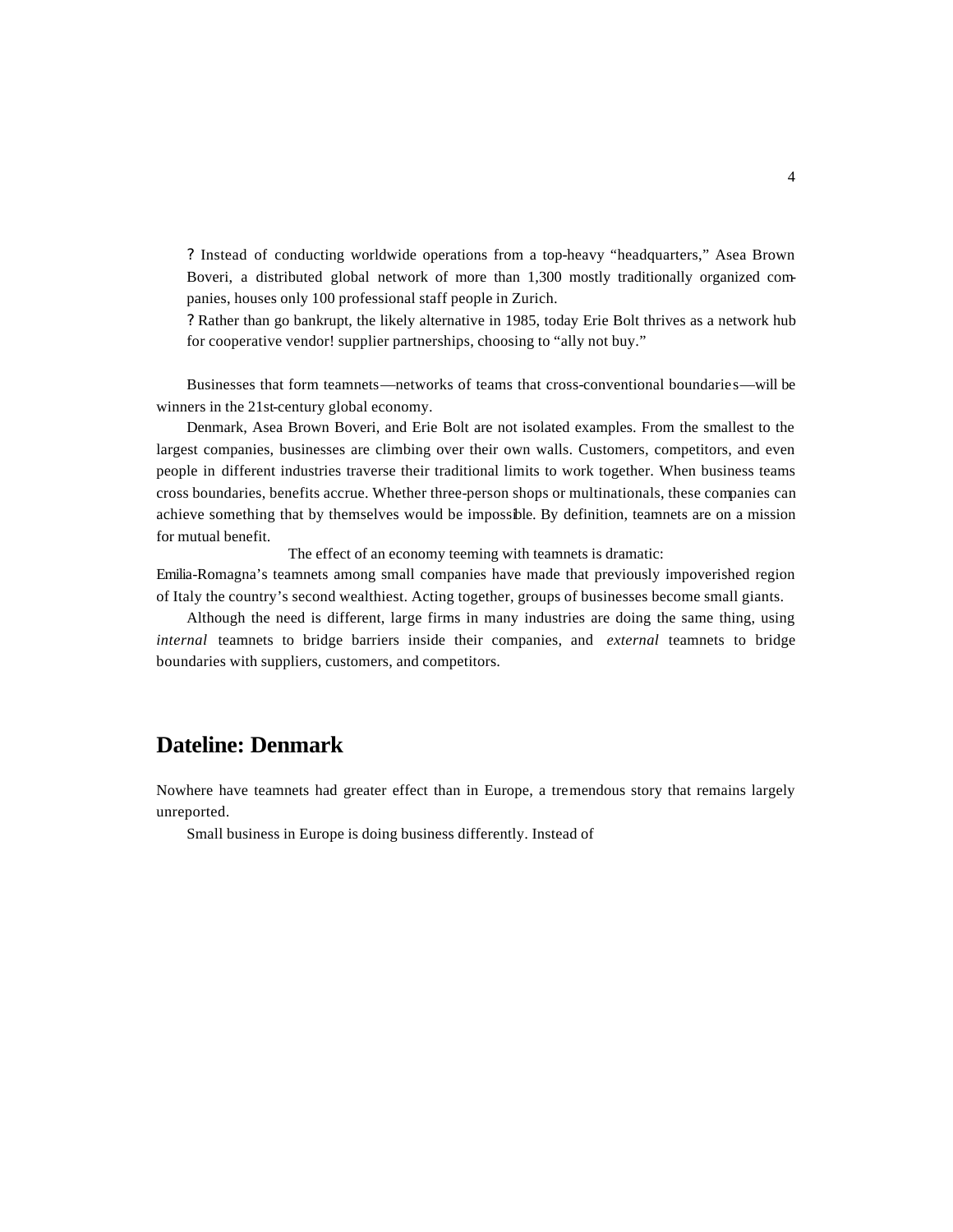starting small and growing big, small businesses employ a different strategy. They form networks and together produce results far beyond the abilities of any single company. These networks have saved jobs and spurred economic growth, precisely what all local economies need in the world of the 1990s.

For all practical purposes, companies in these "flexible business networks" are in business together. But instead of merging, they remain independent with their own financials, employees, and areas of expertise. At the same time, they act as one to pool resources and exchange complementary skills. Together, these networks generate higher profits for all by:

- ? Gaining access to larger markets;
- ? Benefiting from economies of scale; and,
- ? Competing with the best of the big companies.

When the flexible business network movement began in Italy's Emilia-Romagna region during the mid-1970s, that region ranked 18th in income among 21 administrative regions. A decade later, powered by networking and an explosive growth in small businesses, the region was the country's second wealthiest. Its unemployment rate went from 20 percent to effectively 0 in the same period.

In 1989, the Danish government announced a \$25 million program to develop "flexible manufacturing networks." The word "manufacturing" translates loosely—lawyers, accountants, and even landscape architects all participate in Danish networks.

- ? Within 18 months, a number equivalent to nearly half of the country's manufacturing companies joined networks.
- ? In 1991, Denmark, alone of the Common Market countries, reported a positive trade balance with Germany, the mammoth economy to Denmark's south, a first in Denmark's recent history.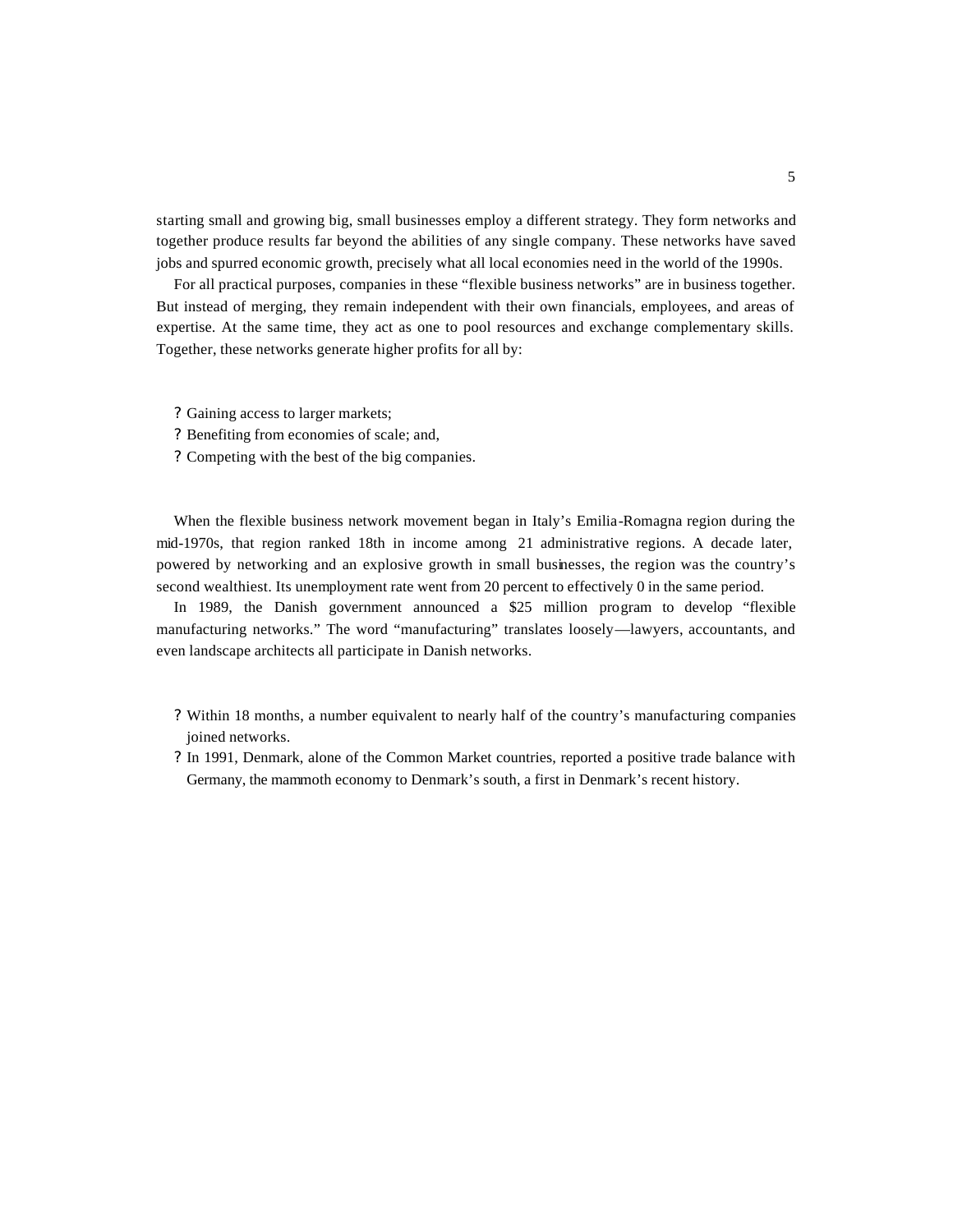Subsequent independent studies show that *flexible networks* provided one key competitive advantage for this little nation. Denmark starts the 1990s with the highest per capita balance of trade in the world, surpassing even Japan's.

As northern Italy's success spread to Denmark's troubled industries, so have the Danes inspired Iceland, Portugal, Spain, Canada, the United Kingdom, and the United States. By the early 1990s, networking efforts are under way in most states, notably North Carolina, New Hampshire, Oregon, Arkansas, Michigan, Washington, Florida, and Ohio.

European governments play an important role in promoting networks: they target broad industries for development among the existing manufacturing and service base—such as textiles, metalworking, and tourism. By investing relatively small amounts of money,' the Europeans have leveraged significant results.

Around the globe, plant closings take great visible bites out of the job market, dramatizing the reality that for years big business has been steadily shrinking its workforce. In 1990, Oregon reported what so many other regions around the world have experienced. In the previous eight years, big business had shed jobs in the state, while small firms had created new jobs in all economic sectors, including manufacturing and services. In a 1991 measure, Oregon became the first U.S. state to pass "networking laws," encouraging companies to form networks. Modeling its program after Denmark's, Oregon trains network "brokers" and provides incentive grants for businesses to explore the potential of networking.

Flexible networks represent a new but proven approach to economic recovery with true *trickle-up*  power. By relocating work back to small companies, the manufacturing base can be revitalized, and as a result, the service sector grows. The employment math is simple. As more small firms work together to create more business, flexible networks will put more people back to work. New jobs drive down unemployment and provide relief to empty government coffers.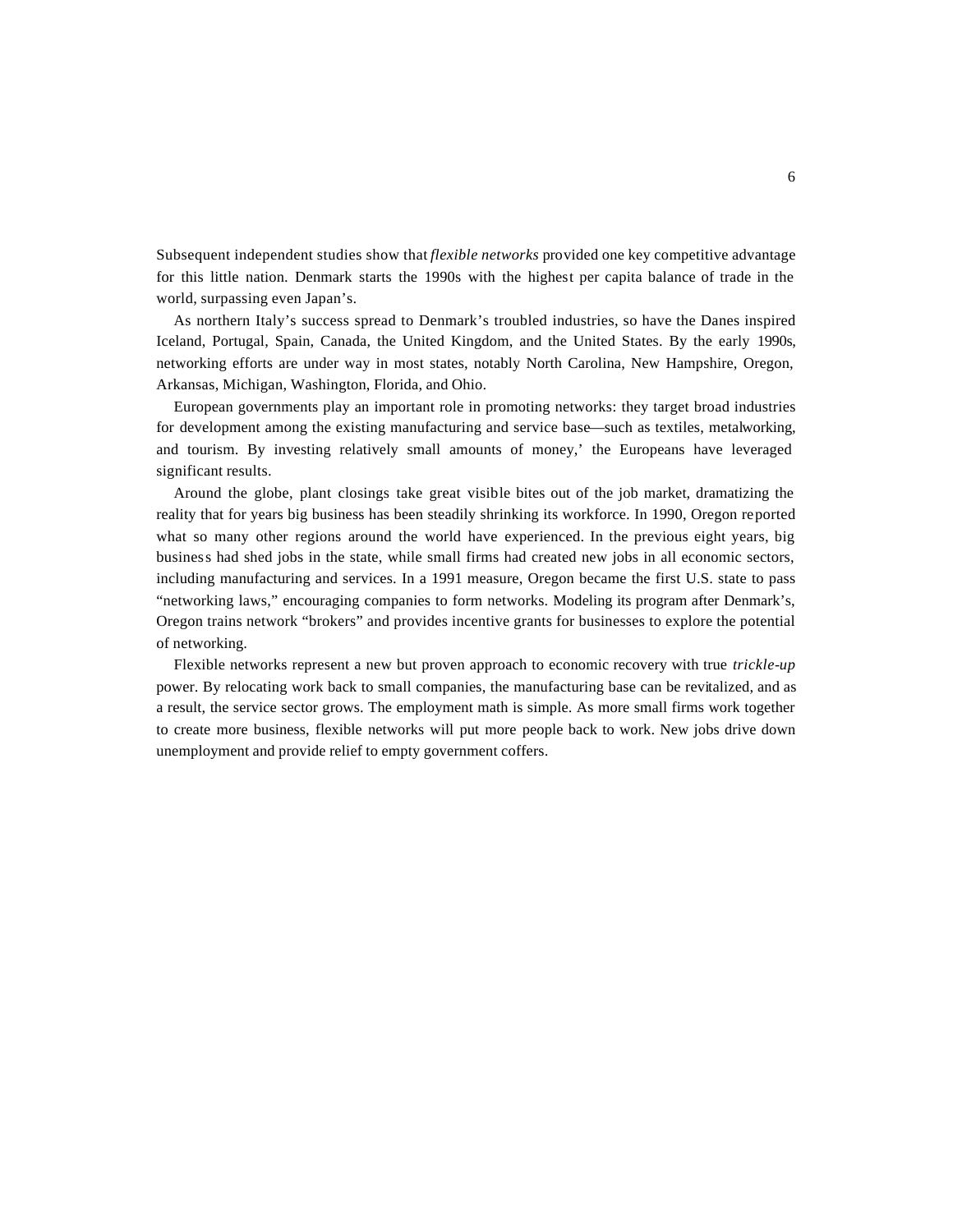As contributions to local revenues increase, more money is available for education. This meets the increasing need for trained workers and professionals. A better-educated workforce means access to better jobs and higher personal income, which decreases the demand for publicly funded social services.

Flexible business networks offer a new vision of economic opportunity.

# **Crossing the New Frontiers**

Teamnets bring together two powerful organizational ideas:

- *? Teams,* where small groups of people work with focus, motivation, and skill to achieve shared goals; and
- *? Networks,* where disparate groups of people and groups "link" to work together based on common purpose.

While teamnet means "network of teams," the two ideas are complementary; each brings a unique element to the other. "Teams" imply small, in the same place, and tightly coordinated; "networks" have a sense of large, spread out, and loosely linked. "Teamnet" brings the best of both together:

- ? Teamnet applied to small groups means more networked teams.
- ? Teamnet applied to large groups means more teamlike networks.

In an ideal teamnet, people work in high-performing teams at every level, and the network as a whole functions as though it were a highly skilled and motivated team.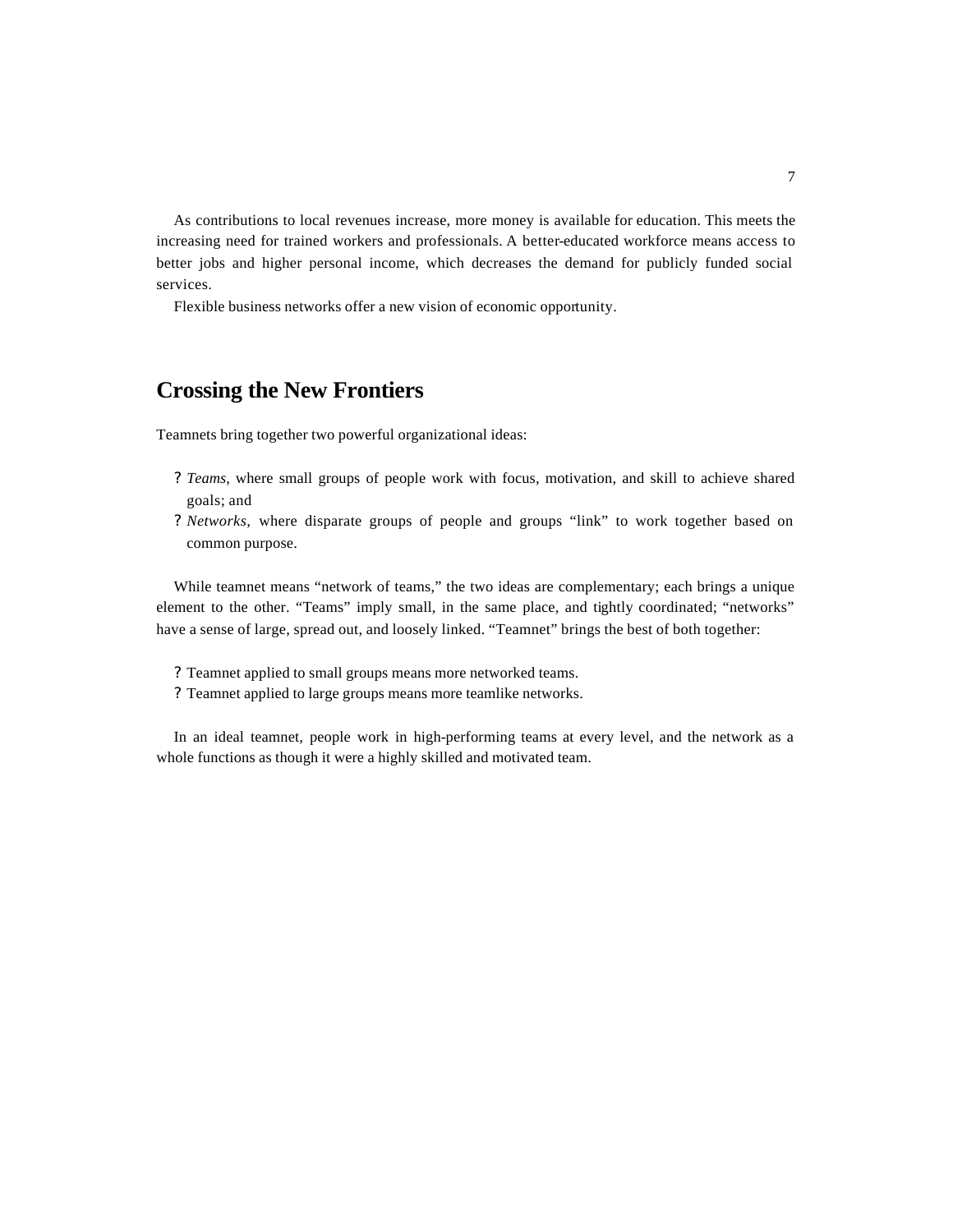*The teamnet factor is about organizational advantage.*

Denmark, Asea Brown Boveri, Erie Bolt, and Japan clearly represent the power of people to organize for competitive advantage. Japan has few natural resources or other traditional industrial advantages. Its advantage is organizational.

> *The right organization gives you the right edge.*

Teamnets are an *intraenterprise* way to leverage small empowered business units and an *interenterprise* way to leverage partnerships with other businesses.

By using the power of boundary crossing for mutual competitive advantage, companies can organize to tap people's potential, enter new markets, expand their product base, and invest in the future. Teamnets are organizations for the new economy of the 21st century.

## BENEFITS **OF BOUNDARY CROSSING**

How does a boundary crossing teamnet differ from a conventional team?

*A boundary crossing teamnet crosses traditionally guarded organizational borders. Borders remain, benefits are gained.*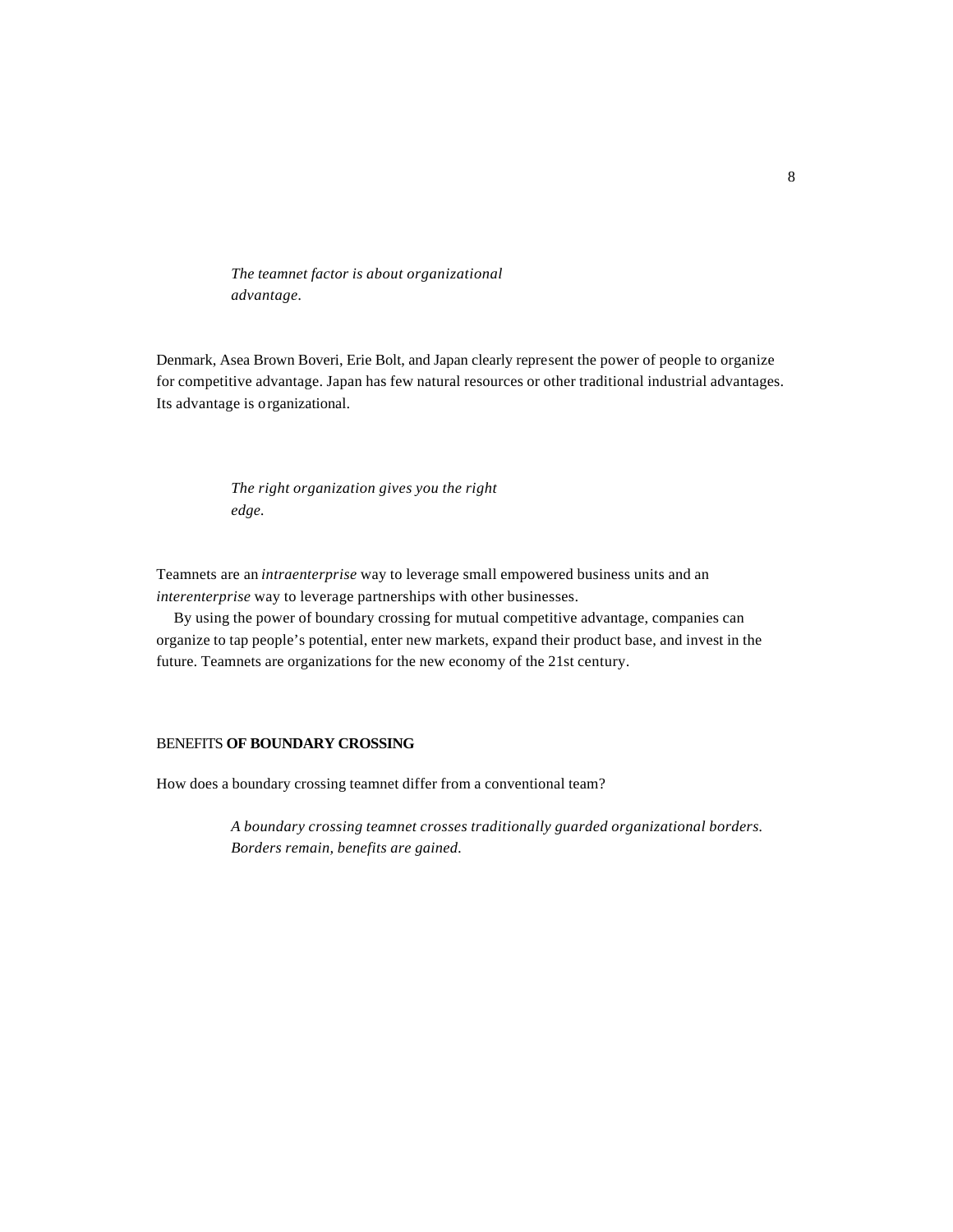Boundary crossing teamnets offer a critical edge for dealing with the speed of change and the new decentralized, globalized economy. Teamnets boast three basic competitive advantages: power, speed, and flexibility.

# *Power*

With more than one organization working toward the same purpose, boundary crossing teamnets benefit from the power of the part *and* the power of the whole. In concert together, they share knowledge, learning, skills, and resources. In Louisville, Kentucky, the Ford Explorer and Mazda Navajo come off the same assembly line; Ford does most of the styling while Mazda provides the engineering. At the other end of the scale, small businesses acting together have the buying power of big companies.

## *Speed*

Boundary crossing teamnets streamline decision making. Multiple decision-making leaders work in parallel on different aspects of the same problem. A few phone calls replace 15 levels of signatures. Rapid realignment of resources to respond to opportunities is the order of the day. Information disseminates rapidly through person-to-person contact rather than official forms and unread memos.

#### *Flexibility*

Unlike their rigid bureaucratic relatives—organizational "stovepipes," "silos," and "chimneys"—that prevent creative response to opportunities, teamnets are highly "plastic." They bend, conform, and contort, configuring and reconfiguring to respond to the needs of the moment. Because such teams depend upon many connections among members at many levels, they are always "at the ready" to take on a new shape.

Rigid functions are so destructive at one Fortune 50 firm that some employees dread the intervention of other parts of the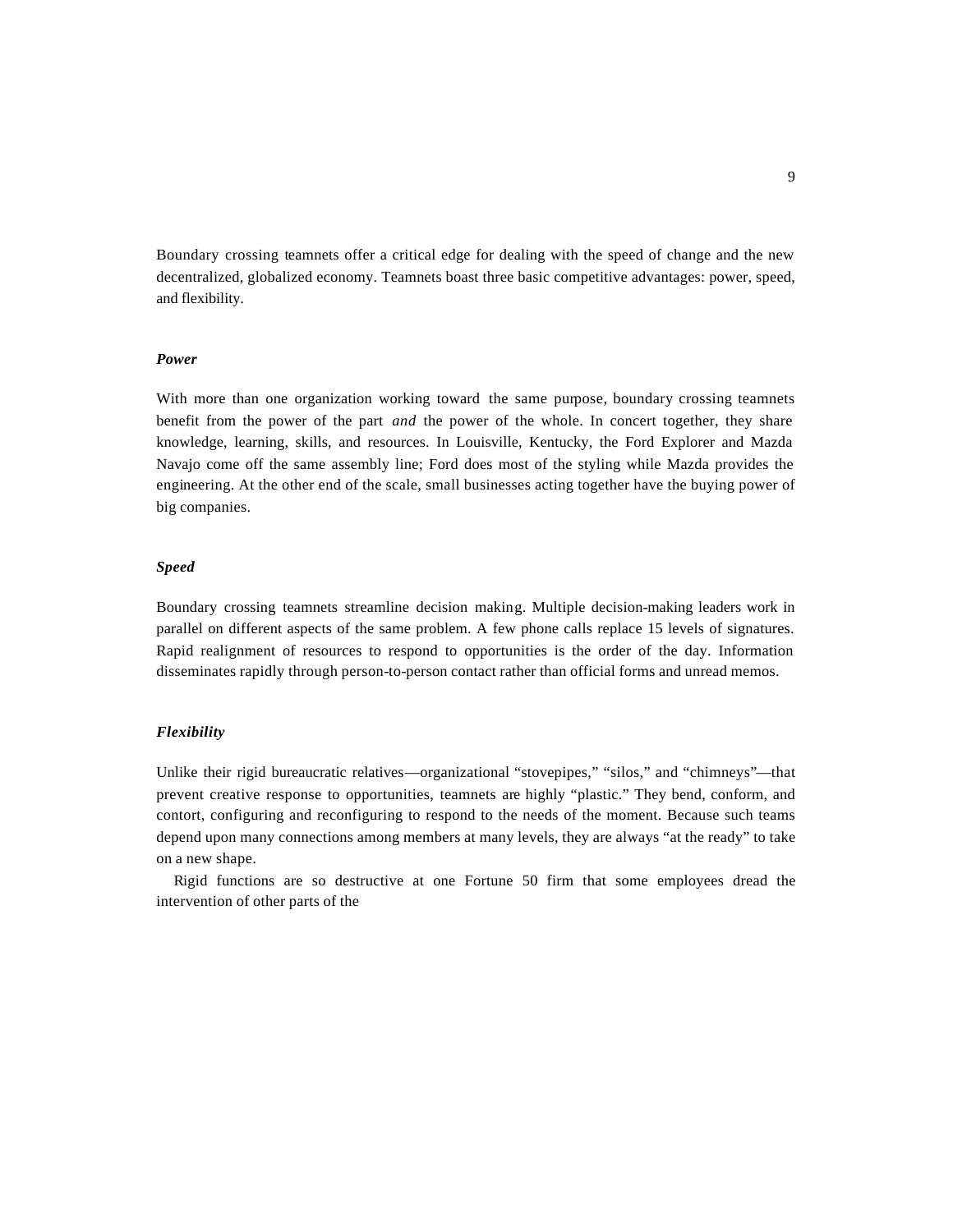company with their customers. Recalling too many lost opportunities because of battles among the functions, one engineering manager feared what he called "the Sales Prevention Effort."

Perhaps the biggest impediment to success for boundary crossing teamnets is fear of change. It takes courage to believe that working with competitors is mutually good for business, that working with other internal groups is the best thing for the enterprise when it means *your* group may have to give up a degree of control.

Every culture has its own view on why cooperation is "unnatural," why the idea "can't work here." Ironically, a fierce strain of independence is one of the necessary ingredients that make these arrangements viable. There's a healthy tension between autonomy and integration in boundary crossing teamnets. Both attributes weave through the invisible infrastructure that permeates team-nets of all sizes—from the global scale of McDonnell Douglas's proposed new jumbo jet to the local success of a woodworking network, The Philadelphia Guild.

If the ideas in the chapters ahead prove to be the trend of the future, many companies and people in many countries all will be winners.

"Seeing the Obvious," chapter 2, and "Linoleum, Furniture, and Electrical Systems," chapter 3, provide the five principles and key examples you need to understand "the teamnet factor." In "In It Together," chapter 4, and "Inside-Out Teamnets," chapter 5, we explore how large firms use these principles. "Small Giants," chapter 6, and "Instead of Layoffs," chapter 7, describe how small companies use teamnets to astonishing bottom line advantage.

In "Harnessing the Power of Teamnets," section II, we show you how to develop teamnets. We build from a "Quick Start," chapter 8, which addresses small teams, to a more detailed methodology in "Launching Teamnets," chapter 9. "Those That Do, Plan," chapter 10, and "Transforming Bureaucracies and Systems," the Reference Section at the end of the book, provide concepts and tools for addressing large and complex teamnets. Failure is the theme of "Rascals in Paradise," chapter 11, to emphasize the "use with caution" warning that comes with our teamnet prescriptions. In "Fighting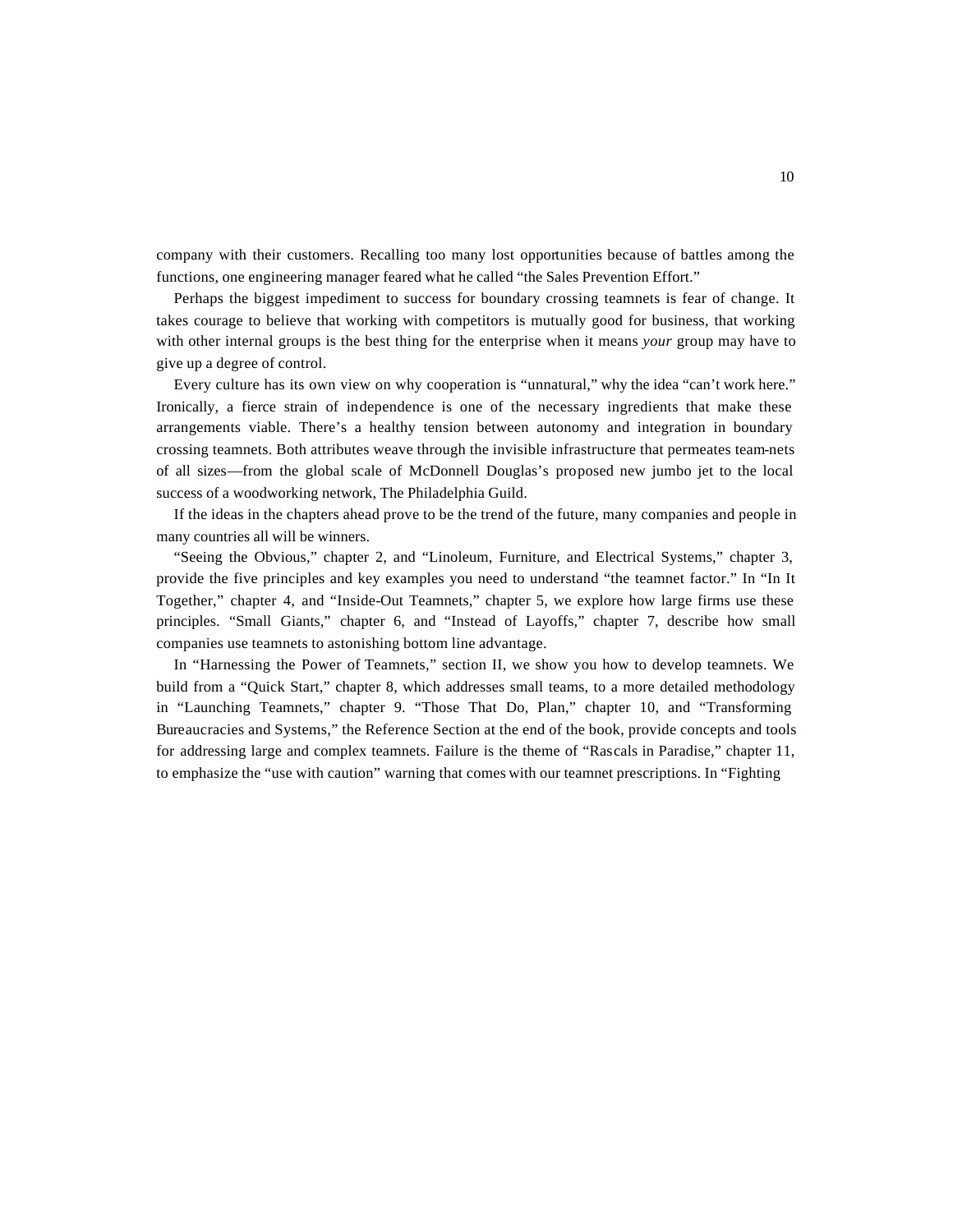Fire with Organization," chapter 12, we wrap the major themes, examples, and conceptual tools together. "The Risk of Democracy," our Afterword, pushes the envelope of teamnets and steps up to look at business networks in a larger context.

# **Co-opetition: When Competitors Cooperate**

Compete *and* cooperate. Many businesses will not survive into the 21st century unless they resolve this apparent contradiction. Will yours?

There is a great strategic change under way in the way the world does business.

*Companies cooperate and compete at the same time.*

The competitive advantages of cooperation come from doing things together that cannot be done alone. The cooperative advantages of competition arise from innovation and striving for excellence.

"Co-opetition" is the oxymoron that combines the words "cooperation' and "competition." You may have already heard the term, perhaps used in a context like this TV story about the auto industry:

The Big 3 auto makers meet with their Japanese counterparts on May 18, 1992, in Chicago. They are setting up "a number of task forces to explore areas where Americans and Japanese can work together for mu tual benefit," Peter Jennings explains on ABC News. "Cooperation between U.S. and Japanese companies has produced a new word—'coopetition'—which industry analysts say may be the wave of the future," reporter Al Dale tells the viewers using this newly minted word. "[It] may be the only way for some car makers to survive in years to come."<sup>2</sup>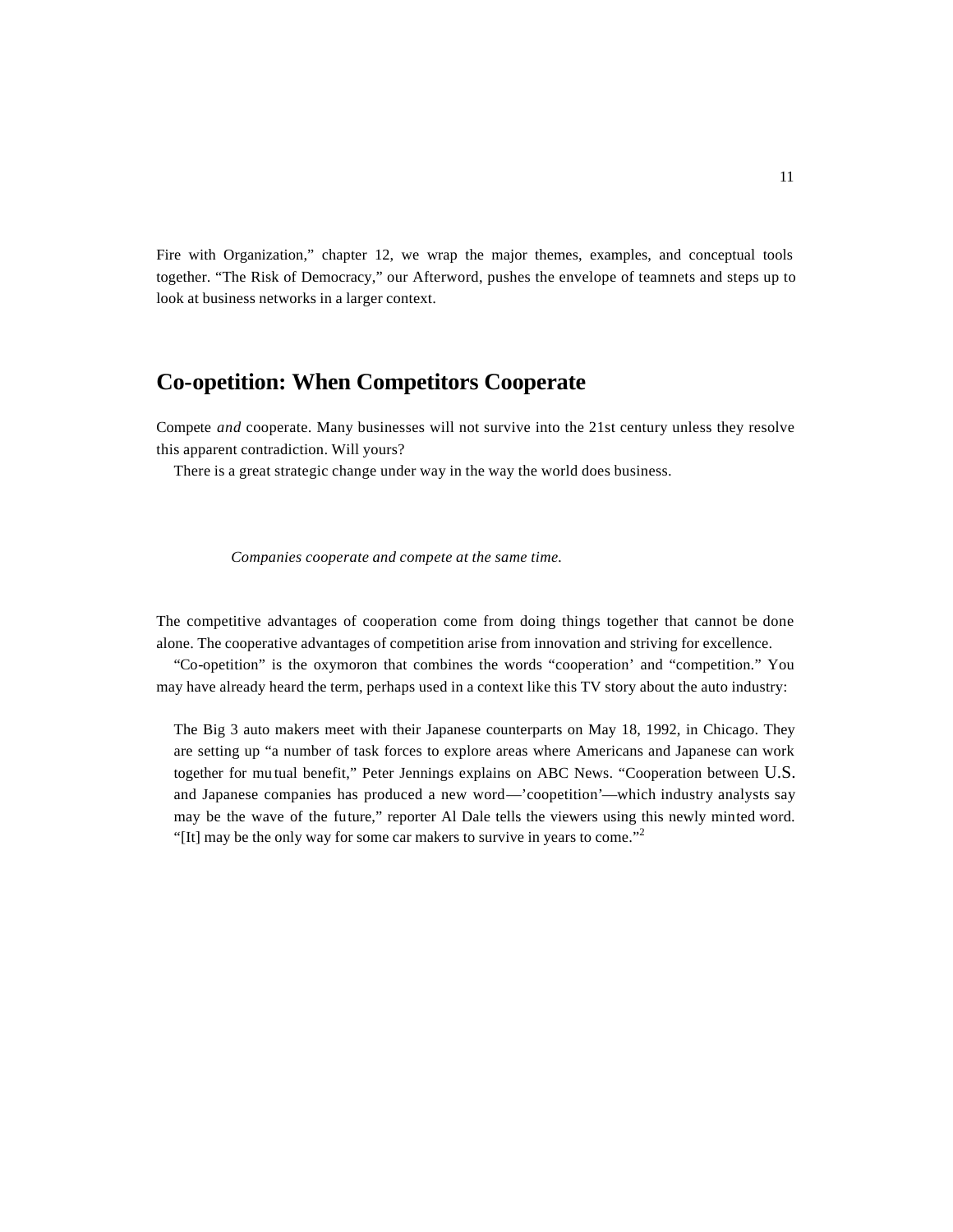Coined word or not, co-opetition perfectly captures the difficult-to-describe dynamic of independence and interdependence. This dynamic is at the core of the new, emerging flexible organization style that so many companies are attempting to emulate. Fast replacing the old, hierarchical bureaucratic organizational machine, the flexible organization uses cooperation to cross boundaries, instead of competing to dissolve them.

## **CAUTION: PARADIGM SHIFT AHEAD**

The word "co-opetition" is the sort of strange made-up concoction that drives linguists crazy. Cooperation and competition are not usually strung together in the same sentence or even the same thought. Usually, they are opposites: If you cooperate, you can't compete. If you compete, you can't cooperate. Even so, people use the word to describe something important about a new way of doing business.

- ? When Siemens Nixdorf announces its entry into the \$16 billion U.S. systems integration market, Heinz Kagerer, vice president, says they "will follow a policy of co-opetition—the ad hoc cooperation even with competitors."<sup>3</sup>
- ? When Luc de Brandere, whom the Belgian press describes as "the iconoclast of the stock exchange" (he was once head of Belgian Friends of the Earth and "writes obscure scientific books"), takes control of the Brussels Bourse in 1990, he says he will restructure the Bourse around "co-opetition, a mixture of cooperation and competition."<sup>4</sup>
- ? Novell's chairman Ray Noorda calls co-opetition his "business philosophy... We decided we would partner with anybody and everybody that made sense." Instead of a sales force, the company uses 13,000 independent distributors. The strategy works: sales and earnings have soared.<sup>5</sup>
- ? Ted Engkvist, president of NYNEX'S Information Solutions Group, says the word "co-opetition" means "We're a competitor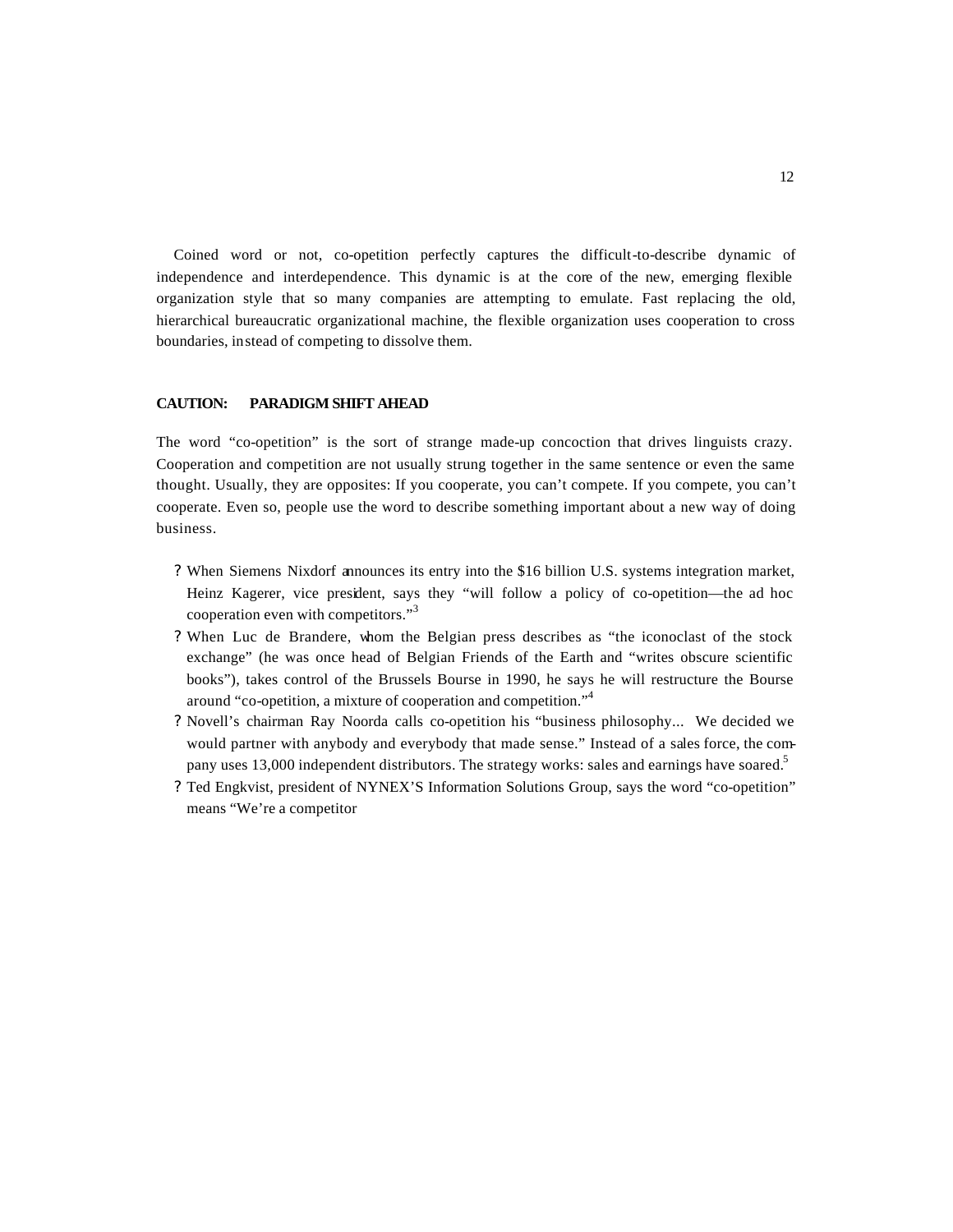today, a loyal customer tomorrow, a buyer the day after and a joint partner the day after that."<sup>6</sup>

While "competition" is an easy word to swallow, "cooperation" can make some business people choke.<sup>7</sup> Boundary crossing teamnets are an easy, palatable way of bringing the two ideas together.

## **WHAT IS A BOUNDARY CROSSING TEAMNET?**

Boundary crossing teamnets are the business wave of the future. They include independent members who voluntarily coordinate their activities. Most people already participate in cross boundary groups, perhaps without realizing it. Any task that involves plans, meetings, and joint actions with people outside your own organization—suppliers, customers, or competitors—requires a boundary crossing teamnet. Formal arrangements, that require two or more groups to work together on an ongoing basis, operate through a boundary crossing teamnet.

The trick is to: work together without giving away key trade secrets; share openly in well-defined areas while not being naive about unique differentiating advantages; and to cooperate without caving in to least-common-denominator thinking.

> *Members of boundary crossing teamnets work across conventional boundaries, cooperating for mutual benefit while retaining competitive independence.*

Teamnet features appear in many new management innovations that have popped up at all levels of organization in the past quarter century: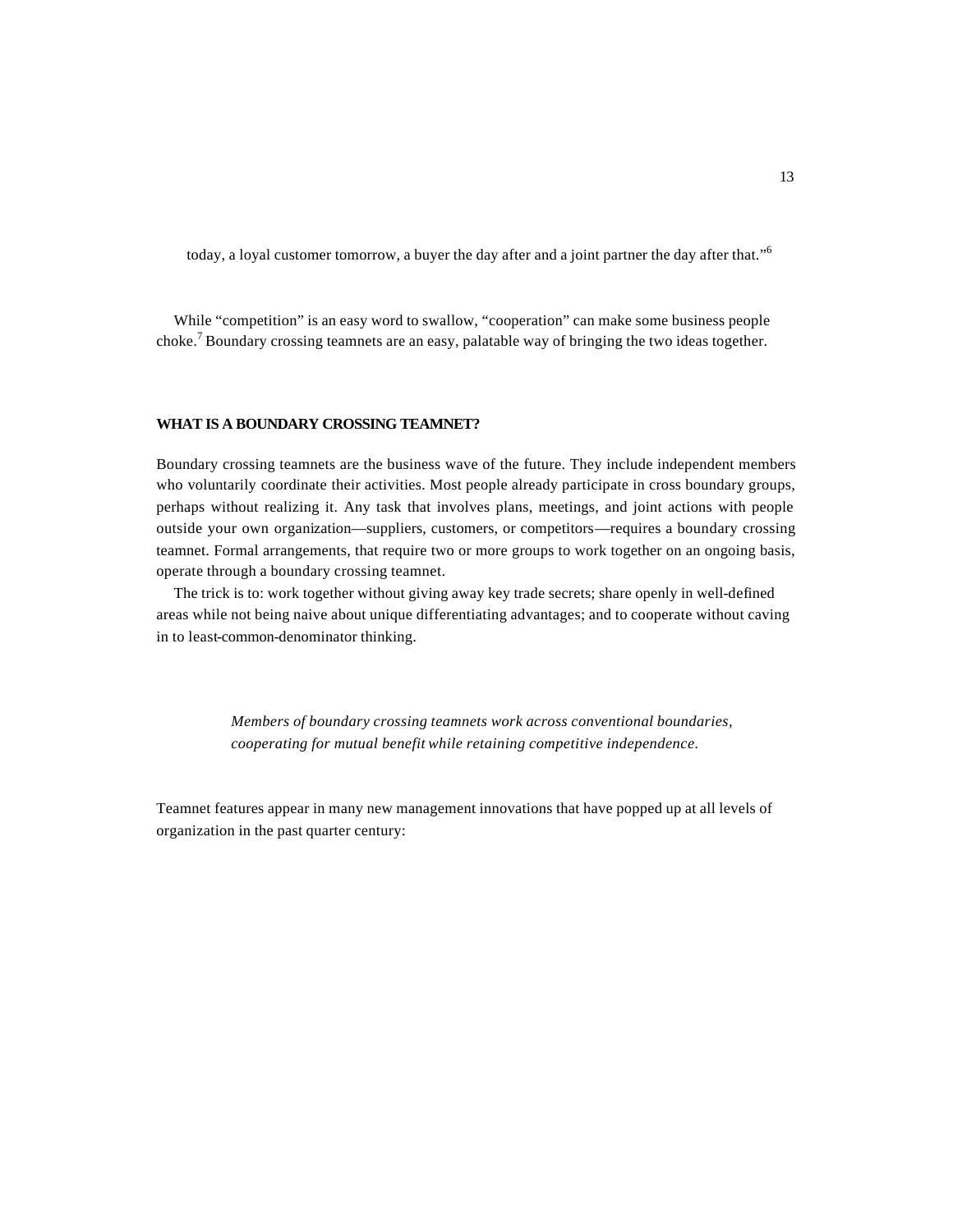- ? Small groups in companies use quality circles, self-managed work groups, and cross-functional teams as participatory, flexible organizations.
- ? Big companies institute total quality management programs, high-performance work systems, and internal markets to introduce large-scale changes inside.
- ? Joint ventures, alliances, consortia, and flexible manufacturing networks remake the maps of external corporate relations.

All these innovations are variations on common teamnet themes, people crossing boundaries that are normally "off-limits." It's easier than you might think.

# **Teaming Inside and Out**

Traditionally, most people have worked for one company with other fellow employees. Within their company, people have worked in a particular area, almost exclusively with co-workers from their department. At least, this is the official version of how work gets done, as given by the formal organizational chart. Well, good-bye order, and hello messiness.

The demand for greater speed and flexibility turns the organized world of work inside out. "Inside" and "outside" depend on multiple points of reference. Gail Snowden, a financial services executive, in effect holds four "badges" simultaneously: at Bank of Boston, where she is president of First Community Bank, the bank's inner city urban network of branches and lenders in three New England states; at the City of Boston, where she represents the bank as a board member of the Boston Local Development Corporation, an urban economic development project; at Fleet Bank, where she works with her competitor both on that board and on the Massachusetts Minority Enterprise Investment Corporation, a multi-bankowned vehicle for providing small business loans to minority- and womenowned businesses throughout the state; and at Simmons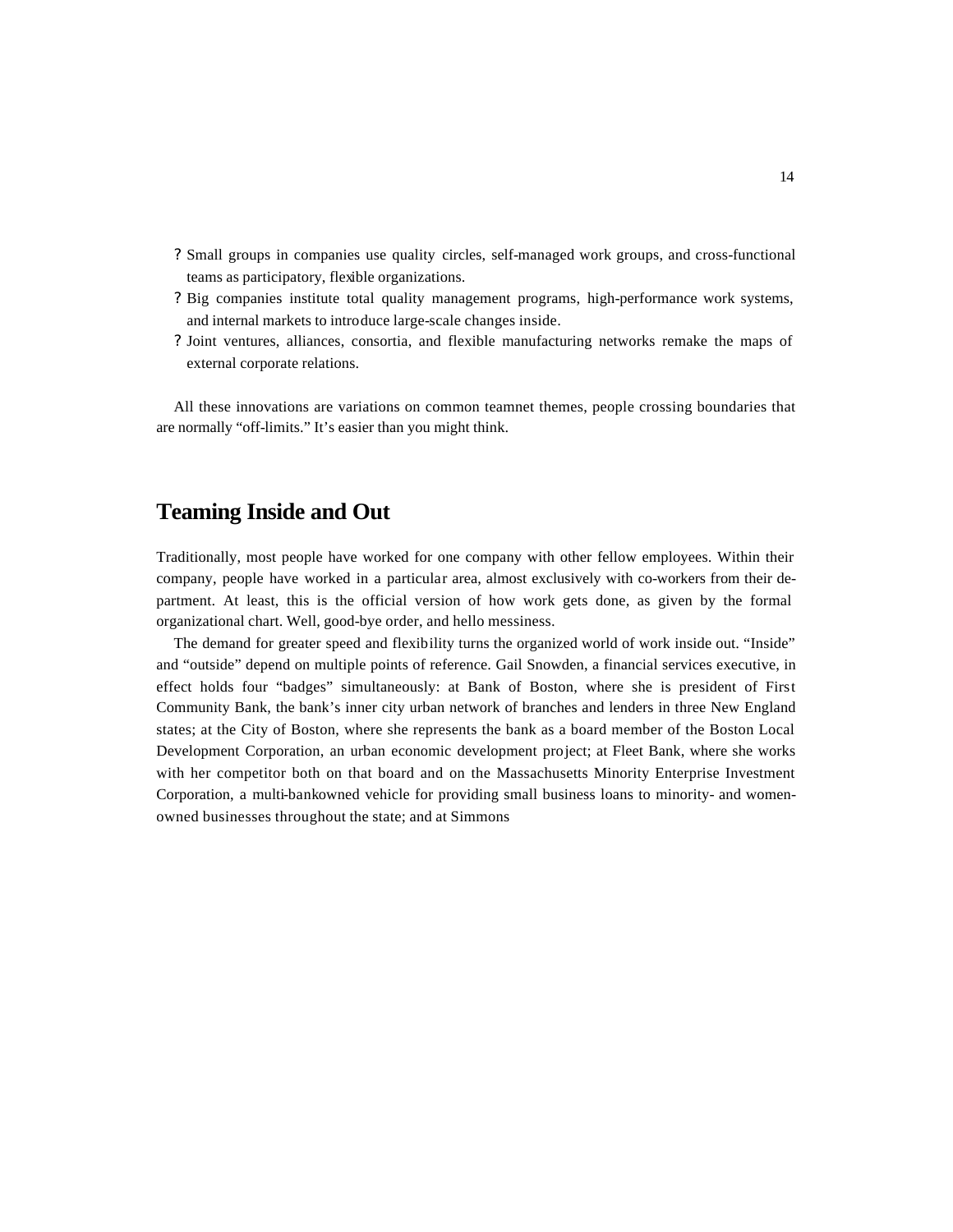Graduate School of Management, where Simmons is following Snowden in its first case study on a woman of color in a significant position of power. Multienterprise relationships such as Snowden's cross all kinds of "state lines."

Today, people regularly work across divisions in their own firms, forging new links with people from other groups, departments, or subsidiaries of the company. Toyota, in the interest of quality, has developed all kinds of cross-functional teams. Toyota's success inspired similar efforts at Ford, and, later, scores of other companies outside the auto industry. These multiunit teams cross internal organizational "city limits."

Whether inside companies or between companies, these teams and alliances require a new kind of thinking to be successful. For instance, beware competitor bashing: today's competitors may be tomorrows colleagues. Remember Super Bowl 1984? You may have forgotten the game, but you remember the commercial. Apple Computer launched its "1984" ad campaign George Orwell style: a perfectly fit young woman runner hurls a fatal weapon against the only thinly disguised old men running Big Blue. Seven years later, Taligent is under way, IBM and Apple's joint venture. In the '90s, the youthful Cupertino upstart in jeans works side by side with the aging Armonk blue suit.

> *It's too complicated and too expensive for any size company to go it alone all the time. Today, going it alone means missing opportunities. Tomorrow, it means going out of business.*

The "little people" are doing exactly as the big companies. While the restaurants in our Boston-area neighborhood compete for the lunchtime crowd—Brigham's, Cherry Tree, and even Captain Marden's, the local fish store—they all cooperate to promote "Square Dollars,"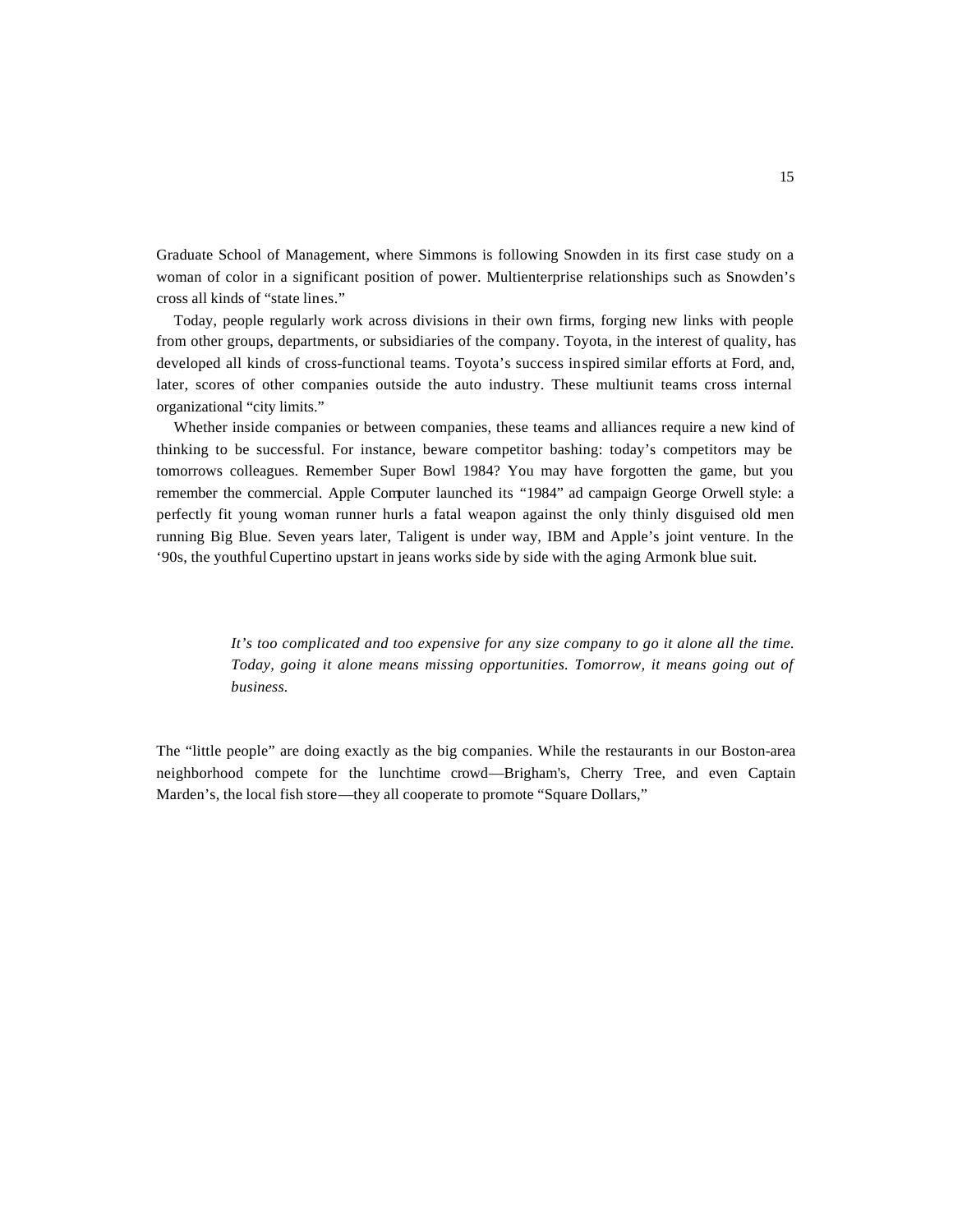a local economy good only in West Newton Square. To enhance your business opportunities, think differently about all your relationships:

? Customers, once the passive distant receivers of products, now are part of their vendors' product and service development programs.

Kodak's Black and White Film organization (nicknamed "Team Zebra"), which has produced a continuous stream of breakthrough products in record time, has regularly included customers on its teams. Steve Frangos, former manager of Black and White Film manufacturing, eschewed what he calls the "hand grenade" principle on Team Zebra—"throwing the design over the wall." Instead, customers "were in on the design from the beginning, including people from other parts of Kodak, like the marketing organization, and outside customers who bought the products."

? With cash flow slowed and credit extremely hard to come by, suppliers become partners.

Instead of buying the major parts for its new plane, the MD-12, Douglas Aircraft came up with a different plan of partnering with its suppliers. Partners would *invest* their components—the wing, the tail, the engines—and get paid when the airlines bought the planes.

? Supplier-customer relations also exist inside the company, between interdependent departments and in the groups that provide products and services to one another.

Cross-functional teams coordinate across the sometimes great walls of internal politics in Conrail's Strategic Managers Group and across borders in Armstrong's five global management networks. Even the smallest of firms specialize functions—one person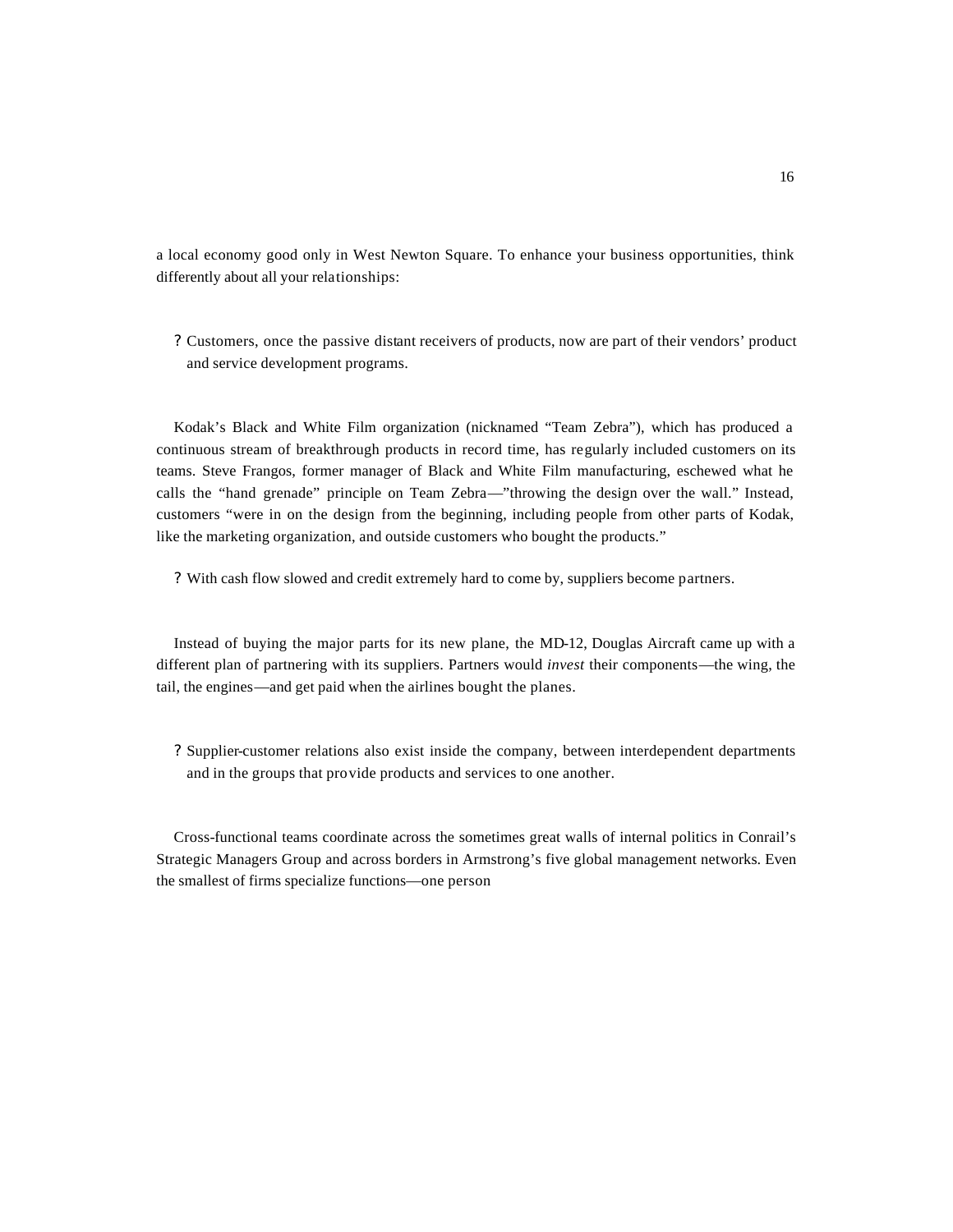does the books, another does the purchasing, a third does the deals —but they all have to work together to make the business successful.

> *Boundary crossing teamnets are businesses' potential secret weapon.*

They offer greater diversity of expertise, exp erience, and skills as problems become more complex and increasingly difficult for one person, one small group, or one company to solve. Quality circles at Komatsu, autonomous work groups at GM'S Saturn plant, and project teams at Arthur D. Little, Inc., the international consulting firm, $8$  all interact cooperatively, drawing people from across their companies. At the same time, they give people more freedom to contribute and to balance home and work life.

Colleagues, vendors, customers, and competitors are all members of boundary crossing teamnets. These new alliances allow groups and companies to quickly configure and reconfigure their relationships to take advantage of changing business realities.

Why is this happening? How have we gone from the steady state of a single boss and strict allegiance to one chain of command to the dynamic challenge of working in many places across traditional boundaries?

Why? Because things are getting faster, more complex, and

more global. No matter how big we are, we can't do it all, all by ourselves.

Whether they are well known—as in Armstrong, once synonymous with the word "linoleum"—or not known at all—as in ACE net, a network of small firms that design and build kitchen appliances for the disability equipment market, companies today depend upon *boundary crossing teamnets.* Whereas not so long ago working with the competition was an unthinkable sin, today not figuring out how to work with the competition may be a deadly one.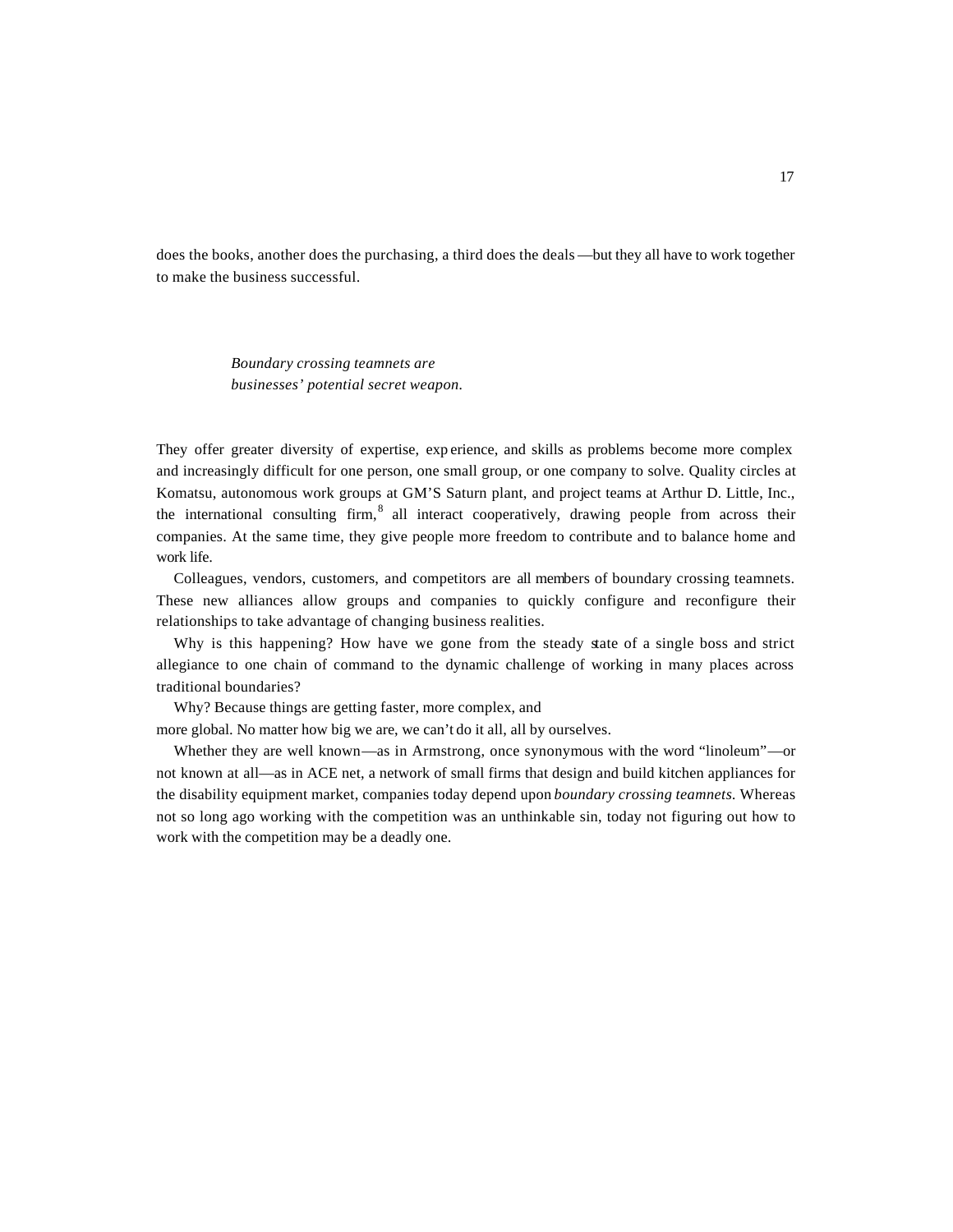# **"SMALL IS BOUNTIFUL": TEAMNETS AMONG THE LITTLE PEOPLE<sup>9</sup>**

In the United States, small business, when taken as a whole, is really big business. The country's 20 million small business entrepreneurs employ half the nation's workforce, account for 40 percent of GDP, and create the majority of new products and technologies. Small businesses are also now the major contributors to new employment: in some areas, small business creates two out of every three new jobs or more.

This time a revolution in management practices is not passing by small business. In the new world that emphasizes speed and flexibility, smart combinations of small firms have real global competitive advantages, and create benefits that dramatically appear on the bottom lines of nations.

Flexible business networks among even the smallest of companies can yield dramatic results. From Denmark to Denver, small companies create boundary crossing teamnets to compete in markets that traditionally lock out individual firms as the cost of business goes up. In the United States, networks among small firms exist in all parts of the country:

- ? On Florida's north coast, 16 member companies of TEC-NET (Technopolis Network/Silicon Coast Corridor), which previously competed fiercely for defense contracts, set aside their differences. Instead, they collaborate to design, manufacture, and market a high-quality laser printer.
- ? In Pennsylvania, five small woodworking firms, seriously threatened by the recession, join forces in The Philadelphia Guild, which markets a new line of home office furniture.
- ? In southern New Hampshire, Team Nashua, 10 electronic component manufacturers, band together to offer "electronic packaging" for their customers. Joseph Roberts, CEO of Advanced Circuit Technologies, Inc., the convener of Team Nashua, anticipates that its first big contract for \$1.2 million with Compaq is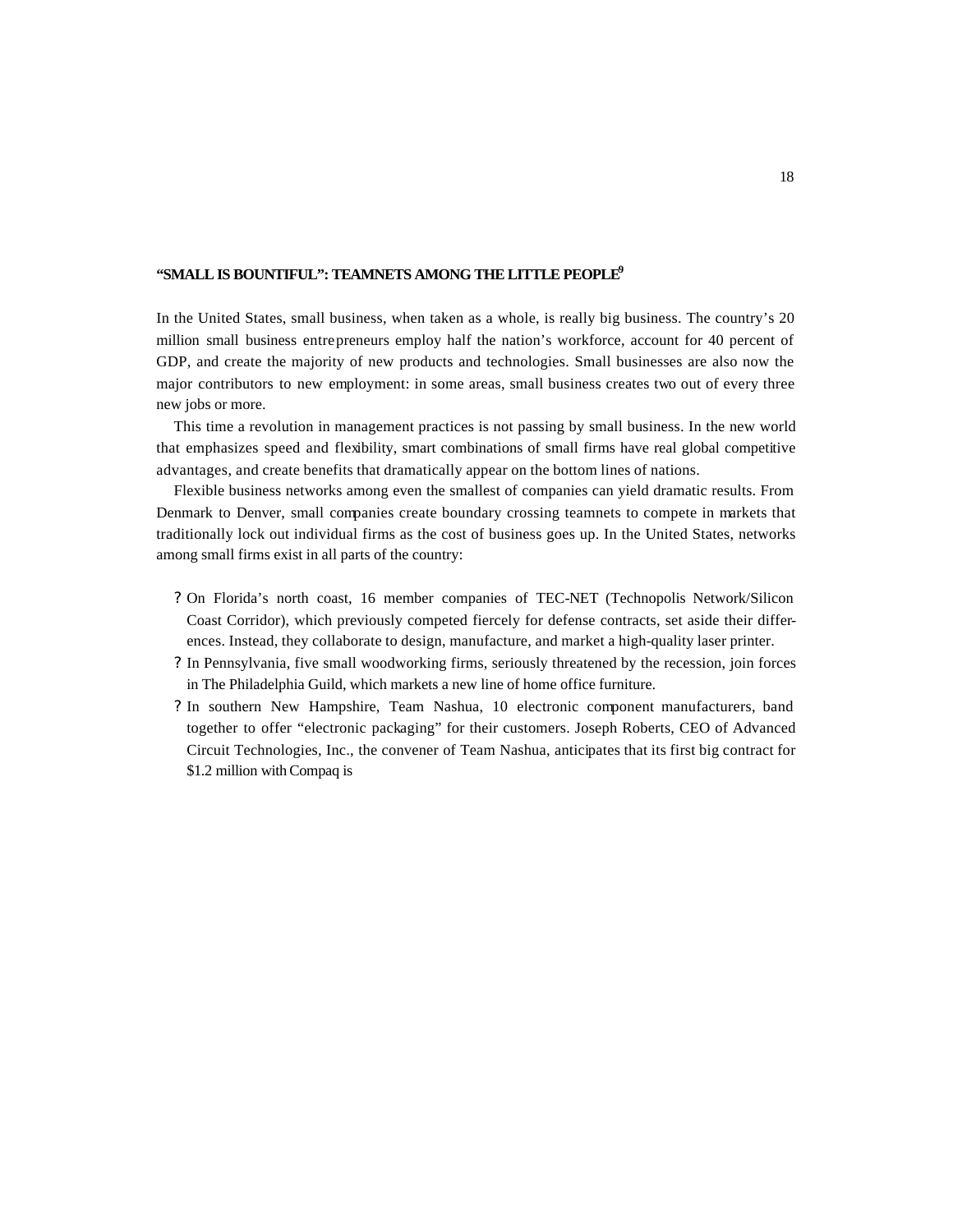the harbinger of things to come. "We expect to do \$4 to \$10 million in additional business in 1993," he says. **<sup>10</sup>**

In textiles, metalworking, landscape architecture, woodworking, plastics, secondary wood products, disability devices, apparel, waste management, software, golf courses, and even cemeteries, companies are finding it is better to grow together than to go it alone.

#### **TEAMNETS SOLVE SOME BIG PROBLEMS FOR LITTLE COMPANIES**

Teamnets can solve many different problems for small businesses. For businesses locked out of markets that favor economies of scale, teamnets of allied companies are the answer. By sharing costs and knowledge in areas that only the big companies can traditionally afford, small companies can do the work of giants. Their competitive parity is achieved without giving up the independence and benefits of a small enterprise. Companies don't form boundary-crossing teamnets in the abstract. Teamnets are most often created for specific purposes. Some typical reasons are to:

#### *Purchase Cooperatively*

The Southeastern Massachusetts Sewn Products Network buys thread together at a 15 percent discount, which means \$100,000 per year in savings to one member.

#### *Market Jointly*

The nine black American artists who own stores in 1800 Belmont Arts in Washington, D.C., where they sell products reflecting African-American culture and heritage, found their combined mailing list numbers 100,000. "We've already done radio interviews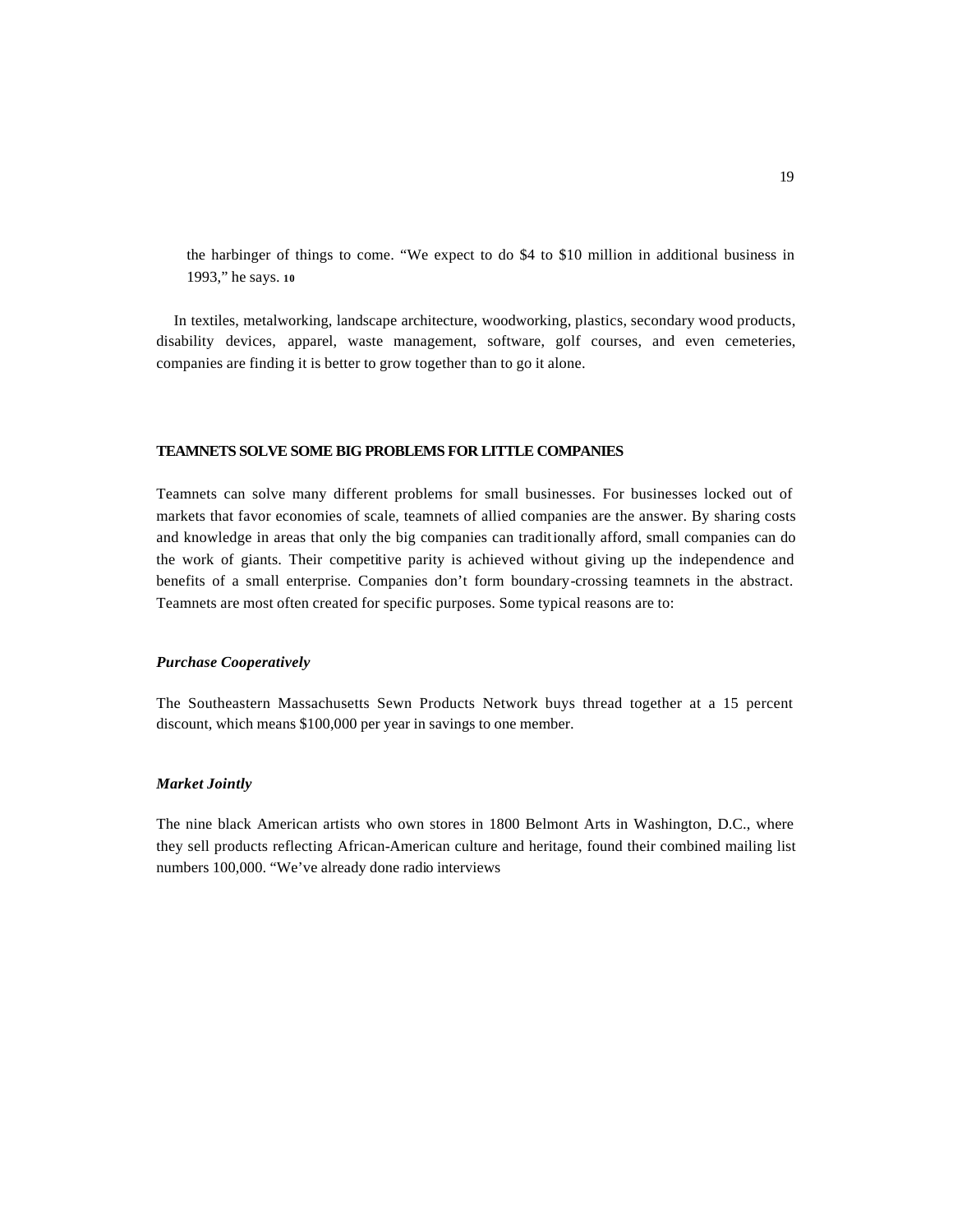together and plan to do joint promotion," says Diane White, the owner of Blackberry, a small chain of stores in the Washington, D.C., area offering Afrocentric gifts and clothing.

#### *Combine Research and Development*

Five Massachusetts metalworking firms pool resources to research solvents for parts cleaning.

# *Co-sponsor Training*

Twenty Arkansas high-end furniture-finishing companies share training on new finishes and their environmental regulation implications.

# *Set Up Quality Programs*

Some 35 high-tech companies—ranging from Bolt, Beranek and Newman to Polaroid to Carrier Corporation—cooperate to form the Center for Quality Management, which teaches quality concepts at all levels of the corporate hierarchy.

By combining forces with other companies, businesses benefit from economies of scale. Working with others provides access to complementary products and services, which, when combined, provide a much larger offering to customers.

# **Can We Partner?**

Among large companies, teamnets make for some complicated arrangements. For example, Deutsche Aerospace, a partner in Europe's Airbus consortium, announces at the 1992 Berlin Air Show that it now exchanges engineers with Boeing. The obvious compli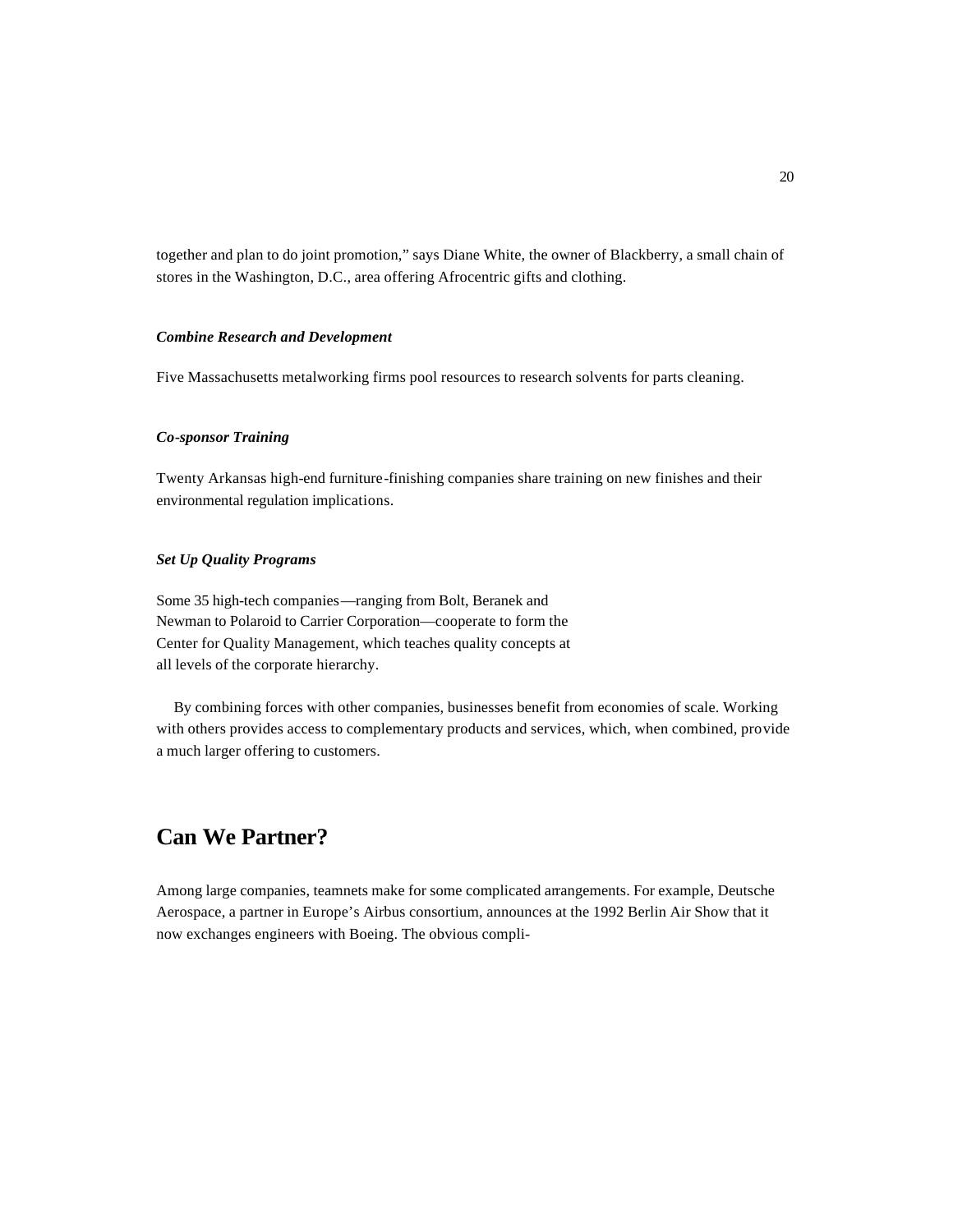cation here is that Boeing and Airbus, as the only players besides Douglas Aircraft left in the world's commercial aircraft business, are arch competitors. Deutsche Aerospace and Boeing face a major challenge in managing their boundary crossing teamnets—both on the corporate level and on the ground as small groups of engineers get together to implement the agreement.

Aerospace is particularly predisposed to "teaming" since costs are so great and customers are so few. With the high cost of new product development, no single company can afford to be the sole investor. As the military buildup topped out, defense firms found themselves forced to partner with arch rivals: Rockwell and Boeing, Northrop and General Dynamics, Lockheed and McDonnell Douglas, found themselves in partnerships. On NASP, NASA'S space plane, five major competitors jointly developed the first designs.

"There are many more engagements than there are marriages among big companies," says Pamela Johnson, a Digital Equipment Corporation engineer turned management consultant. "There are more marriages than there are good marriages. And because of the enormous capital investments, companies cross-supply each other in all kinds of specialties." Her company specializes in certain technologies that the public is not even aware of, such as thin film heads, for example, which the other big computer companies buy from Digital. Digital in turn buys small computer memory tape systems from Hewlett-Packard and large ones from IBM, while also supplying information storage assembly components to other storage manufacturers.

In Silicon Valley, networks among start-ups in the semiconductor field are as common as new generations of chips: some 350 strategic alliances have been formed since 1979.

To get an idea of how complex these relationships can be, consider the emerging field of multimedia, the electronic combination of words, images, sight, sound, and motion. Apple has at least six major relationships that are so complex they nearly defy being put into words. Apple partners with: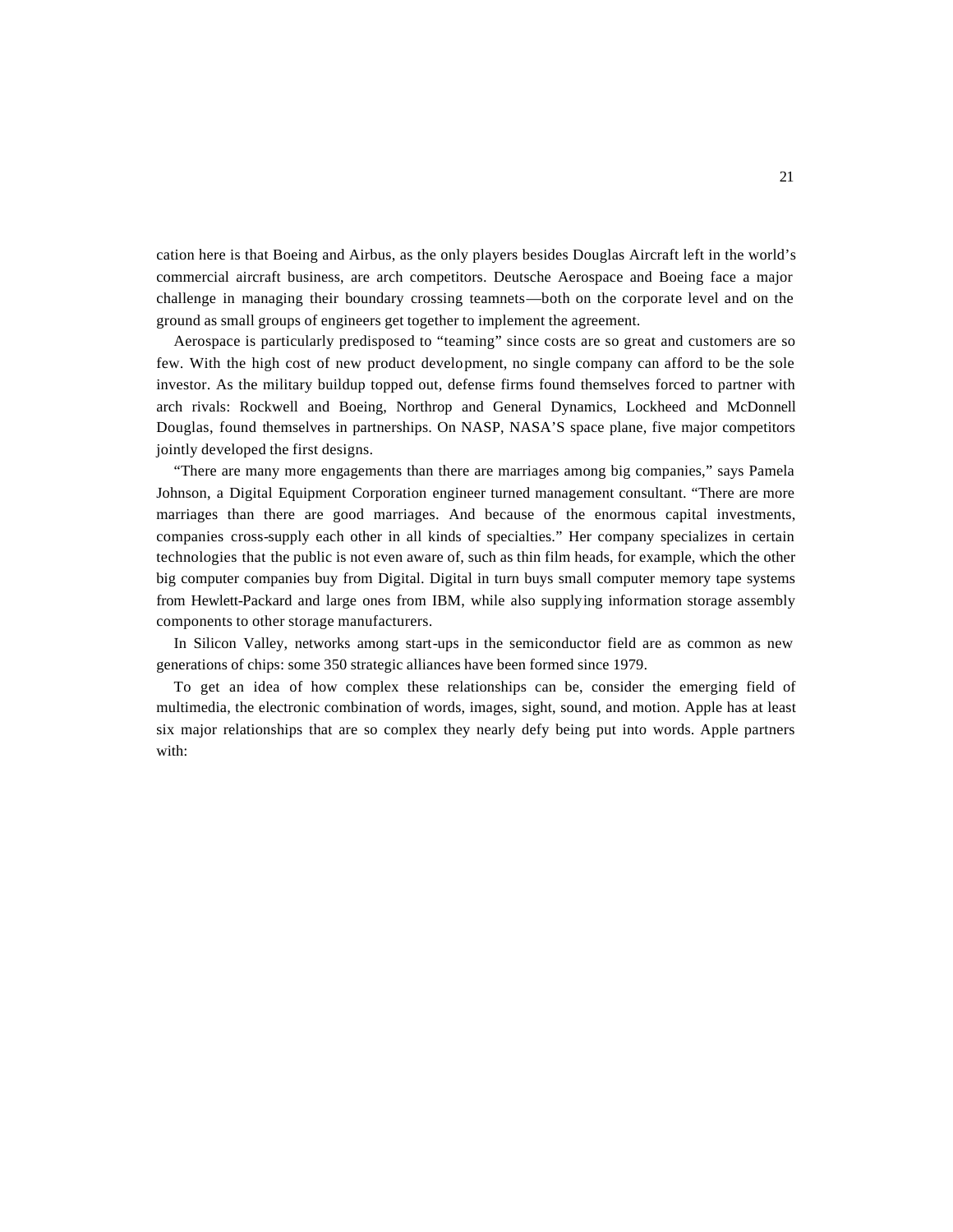- ? AT&T/NCR to invest in Echo Logic;
- ? AT&T/NCR and Sony to invest in General Magic;
- ? IBM to invest in Kaleida;
- ? IBM and Motorola to invest in Taligent;
- ? Sony directly in a strategic alliance; and,
- ? Toshiba directly in a strategic alliance.

Meanwhile, Sony has a separate strategic alliance with Microsoft, Matsushita has a separate alliance with AT&T/NCR, and Toshiba has an alliance with IBM, which in turn has separate alliances with both Hewlett-Packard and Intel. Although not every high-tech arrangement has been successful—and some among the megafirms are downright suspect as efforts to squelch the competition— technology companies are important testing grounds for many of these new business ideas.

Some companies now appear to *specialize* in multiple partnering arrangements, like Corning, Inc., a self-described "global network," formerly known as Corning Glass Works (where perhaps, like us, you bought miniature glass animals when you were a child), the company that makes Corning Ware, the dishes you can drop on the floor without breaking. Corning now participates in nearly 40 joint ventures. Likewise, Perstorp, the Swedish specialty chemical firm, has a similar number of entrepreneurial partnerships. According to a *Biotechnology 91* survey, the larger biotechnology firms, numbering 300 or more employees, participate in nine strategic alliances on average.

For big companies, working in teamnets is also the solution to many common problems inside the enterprise:

# *Running Into Walls, Stovepipes, and Silos*

Internal groups wage war on a fragmented project that crosses functional borders; and departments become so protective of their turf that they refuse to appropriately work with other parts of the company.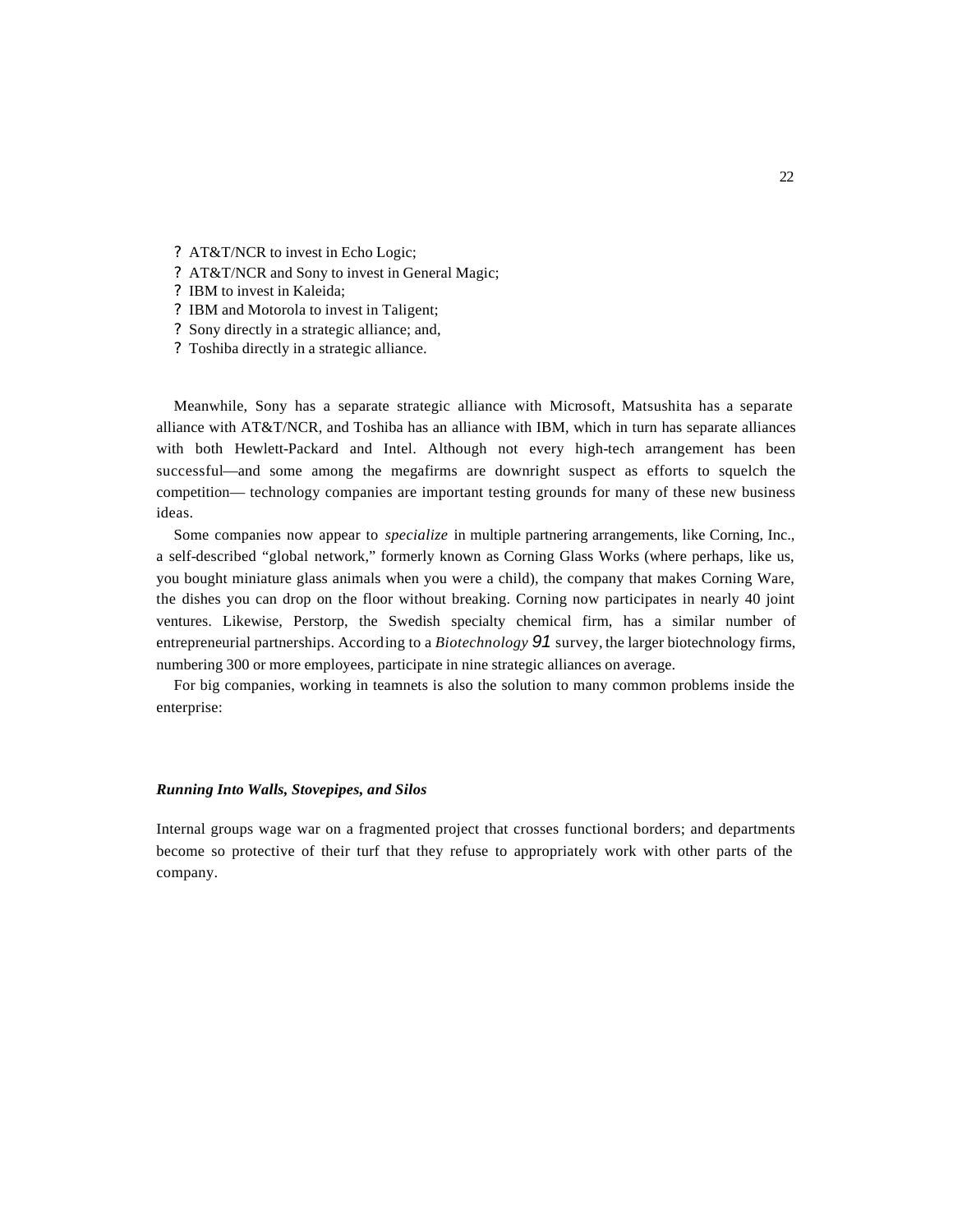#### *Moving a Centralized Bureaucracy*

Key projects and strategic programs that require multigroup collaboration are stymied by the central group's slowness, rigidity, and unwillingness to change.

## *Getting a Life*

As the need for creativity sharpens, the tradition-bound organization with no spirit of initiative or innovation wants to "do this one just like we've done all the others," as the company goes out of business.

Big company or small, teamnets provide the infrastructure to get things done.

# **PROBLEMS IN PARADISE**

Teamnets may sound like the answer to all business problems—they increase competitiveness, profits, and jobs. But don't the same problems that exist within companies and groups plague them when they move to this new style of doing business?

Of course they do. Not every boundary crossing teamnet succeeds. Some networks have gone belly-up the minute their government funding ran out. Their purpose was never completely clear, and so without the influx of cash, there was nothing to keep the teams working together to survive. Six of Corning's strategic alliances have failed, some for market reasons, some for lack of organization. One particularly high-profile alliance highlights unanticipated problems with independent partners: Dow Corning took some heavy hits in 1992 when the silicon gel breast implant controversy moved to the front page.

A boundary crossing alliance in-the-making shows the not necessarily successful application of the teamnet principles on a very large corporate scale. The early story shows both the necessity of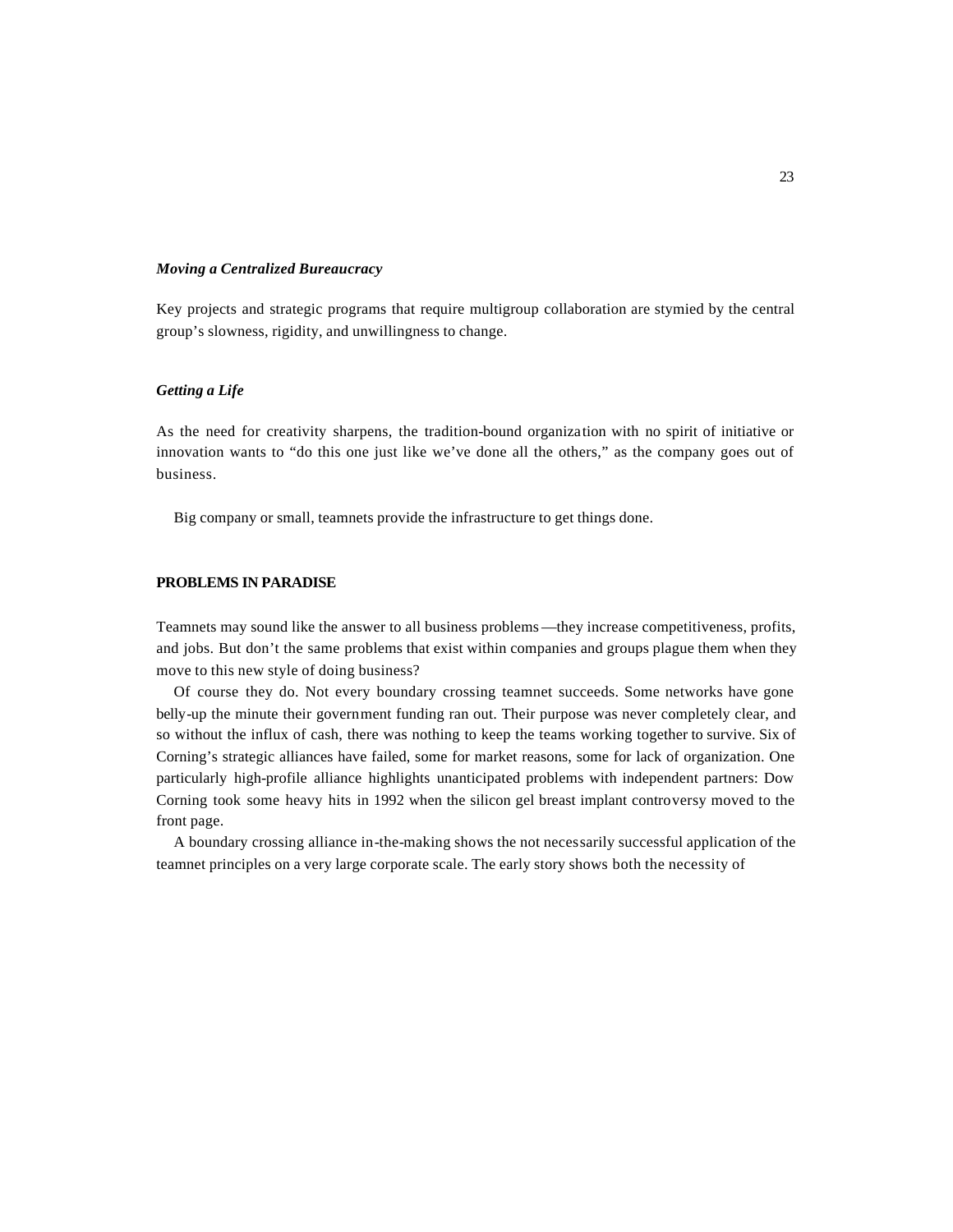looking for new partners by even the biggest companies, and the enormous difficulty an old-line company has in re-creating itself. Although it remains to be seen whether the company will be able to pull off its challenging teamnet idea, its proposal is a harbinger of many projects to come.

#### **BUILDING A NEW PLANE IN MANY PLACES**

The situation that Douglas Aircraft faces as it sets out to **build** its new plane in 1990 is that it has no capital. The MD-12 is designed to be the successor to an illustrious line of airplanes stretching back through the DC-b, DC-9, and Donald Douglas's first great hit, the DC-3.

If history were to repeat itself, sometime in 1997, the first in the next generation of jumbo jets designed to compete with Boeing's aging 747s will roll out onto the tarmac in Long Beach, California. Lakewood Avenue, where Douglas Aircraft's headquarters is situated, is a strange sight at night, with the stadium lights flooding the huge iron birds. The company paints its behemoths next to the football-field-sized hangars where they build the planes. The noise level is so intense that most people in the hangars wear ear protectors.

Outside on the tarmac, crews on three-story-high ladders transform the nearly completed vehicles from their mottled Army -fatigue hue to the sleek, attractive color-coordinated airborne *objets d'art*  that we associate with jet airliners. However, not a single MD-12 will roll out of the Long Beach hangars, change colors, then glide across the street (in the middle of the night so as not to disturb traffic) to the takeoff runways. Douglas will not build its new plane in Long Beach at all. Rather, it will be built in pieces all over the world and assembled in a "greenfield," a brand-new industrial park of 30 tenants gathered just to manufacture MD-12s.

Building a jumbo jet is a daunting process. To be state-of-the-art, this plane will consist of at least 700,000 designed parts, ranging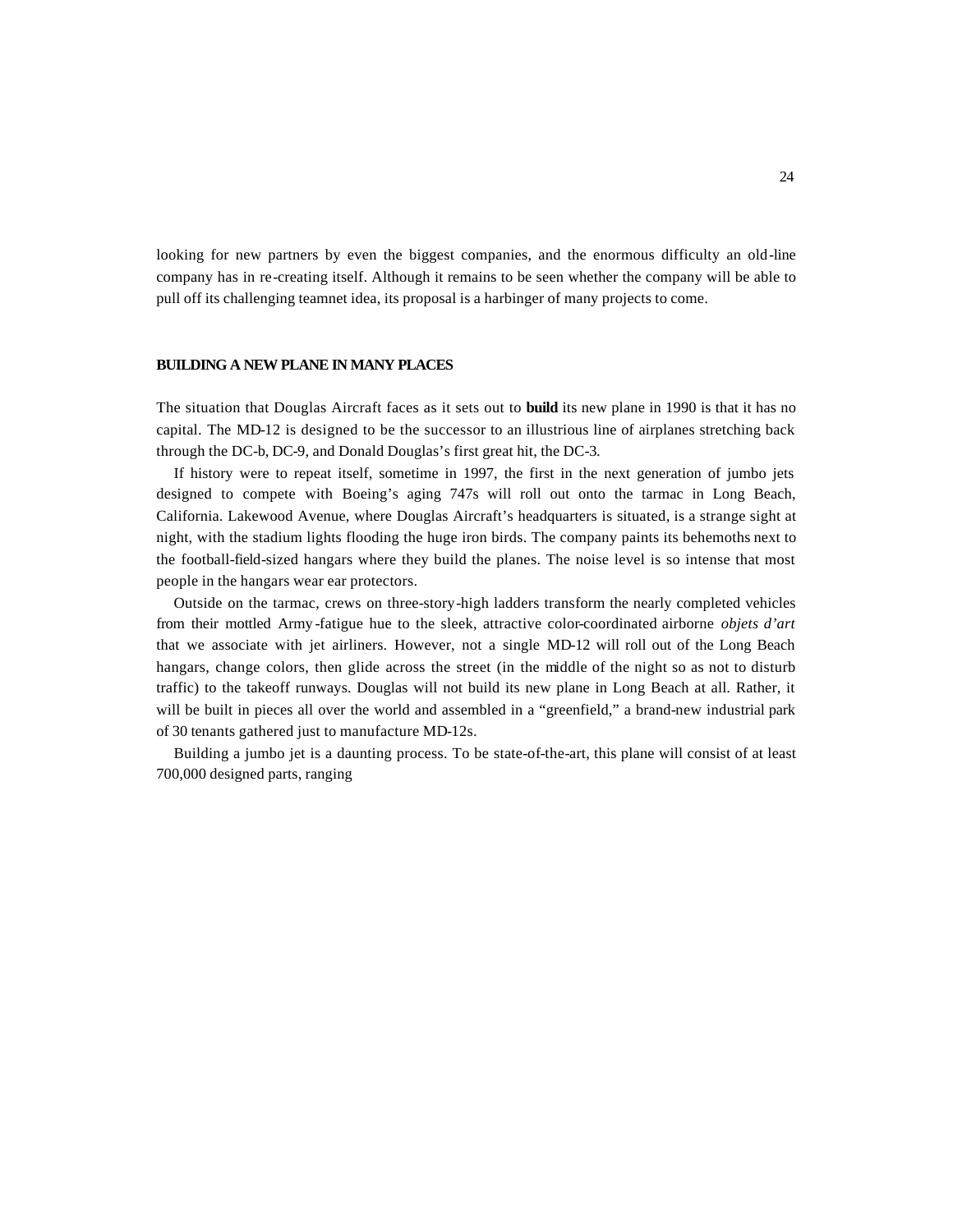from the very large like the fuselage, wing, and engines, to the very small, like knobs in the cockpit and fixtures for light bulbs at service points.

It costs a lot to build a new plane, probably far more than you would guess unless you're in the aerospace industry. Douglas Aircraft projects the cost to build the first copy of its next-generation, wide-body, long haul vehicle at *\$5 billion.* Very few companies anywhere in the world are able to foot the product development bill for such a gigantic project—even if the plane's sticker price is \$130 million, and the total market size (of which Douglas hopes to capture 30 percent) is estimated at \$300 billion over the next 20 years.<sup>11</sup>

In the early 1990s, Douglas certainly is not in that position, even though until the MD-12 (and since the early 1920s, when Douglas first set up shop in Long Beach), it has built every one of its planes by itself—from the DC-1 to the MD-11. (They switched acronyms from DC to MD after the DC-10, which was the last plane that Douglas itself designed before St. Louis—based McDonnell Aircraft bought it in 1967.)

Each manufacturer of the planes major parts—the wing, the tail, the avionics, the computer systems—will not be a supplier, vendor, or contractor, traditionally adversarial relationships in aerospace. Instead, the manufacturers become risk-sharing partners: they invest the up-front capital needed to build their part. Then, when the planes sell to the airlines, the partners reap their share of the rewards.

Imagine a plane built with a Taiwanese tail, a Canadian fuselage, Spanish wings, English engines, and American computer systems. Some of the estimated 30 global risk-sharing partners are Douglas's fiercest competitors. The MD-12 "campus," as large companies affectionately refer to their corporate settings, will be globally distributed, a virtual place where the sun never sets.

Does inevitable failure doom such an undertaking? Douglas can succeed only if it concentrates as much on its organizational problems and opportunities as it does on its technical ones. Like its competitors, Boeing and Airbus, Douglas knows how to build very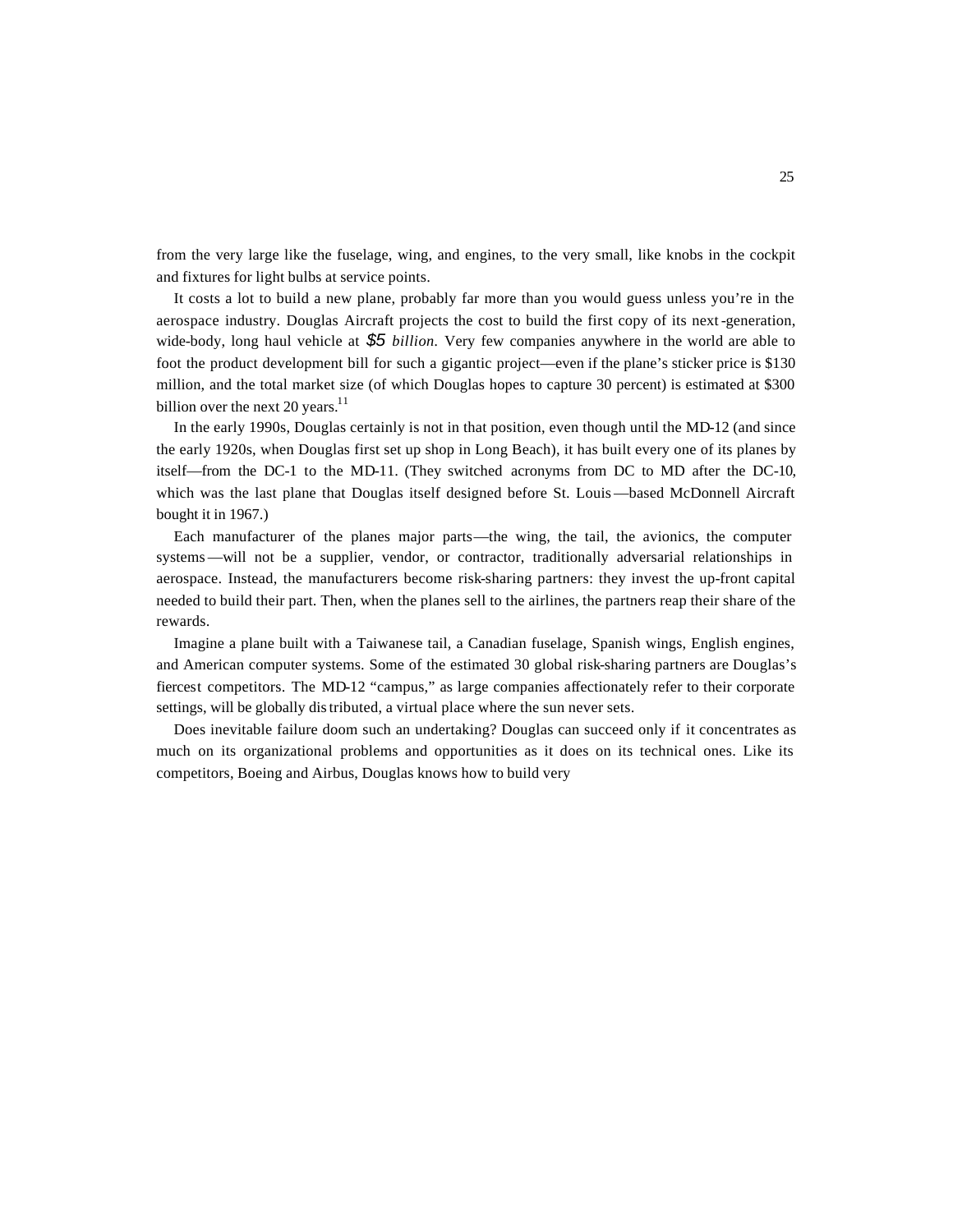good planes. Neither Douglas nor Boeing is a world leader, however, in the new management required to coordinate work across corporations, time zones, cultures, and continents.

Airbus, the upstart newcomer that has surpassed Douglas as the world's second largest commercial aircraft producer, may have a leg up on its competitors in this regard. Airbus is an entrepreneurial consortium funded by a group of European nations, a very large-scale boundary crossing teamnet.

Douglas' new plane is one development program to watch, not for the MD-12's metrics on its thrust and loft, but rather on its innovation in designing and coordinating its partnerships.

So, if Douglas Aircraft is able to pull off its ambitious plan and you someday find yourself on board an MD-12, take a look around. You'll fly on a bird built by what is likely to be a record number of boundary crossing teamnets. If Douglas attempts to build the MD-12 alone, it will not succeed. You'll never take that flight unless Douglas successfully learns the skills of co-opetition.

The supreme challenge of the 21st century will be the ability to manage projects that transcend all the conventional boundaries, whether to produce global products or prevent global warming. The bureaucracies of the Industrial Age with their rigid focus on in-house protocols will appear to the new inter-corporate transcontinental networks as old Royal typewriters do to PC users. **<sup>12</sup>**

# **Barbecued Sushi and Competition Among Nations**

Perhaps it is not surprising that teamnets are developing at a rapid rate in countries as historically different as Japan and the United States. Each of the different national characters—Japanese collectivism and U.S. individualism—carries strong seeds of the other.

East and West are moving to network organizations from complementary directions. In the East, the whole group has historically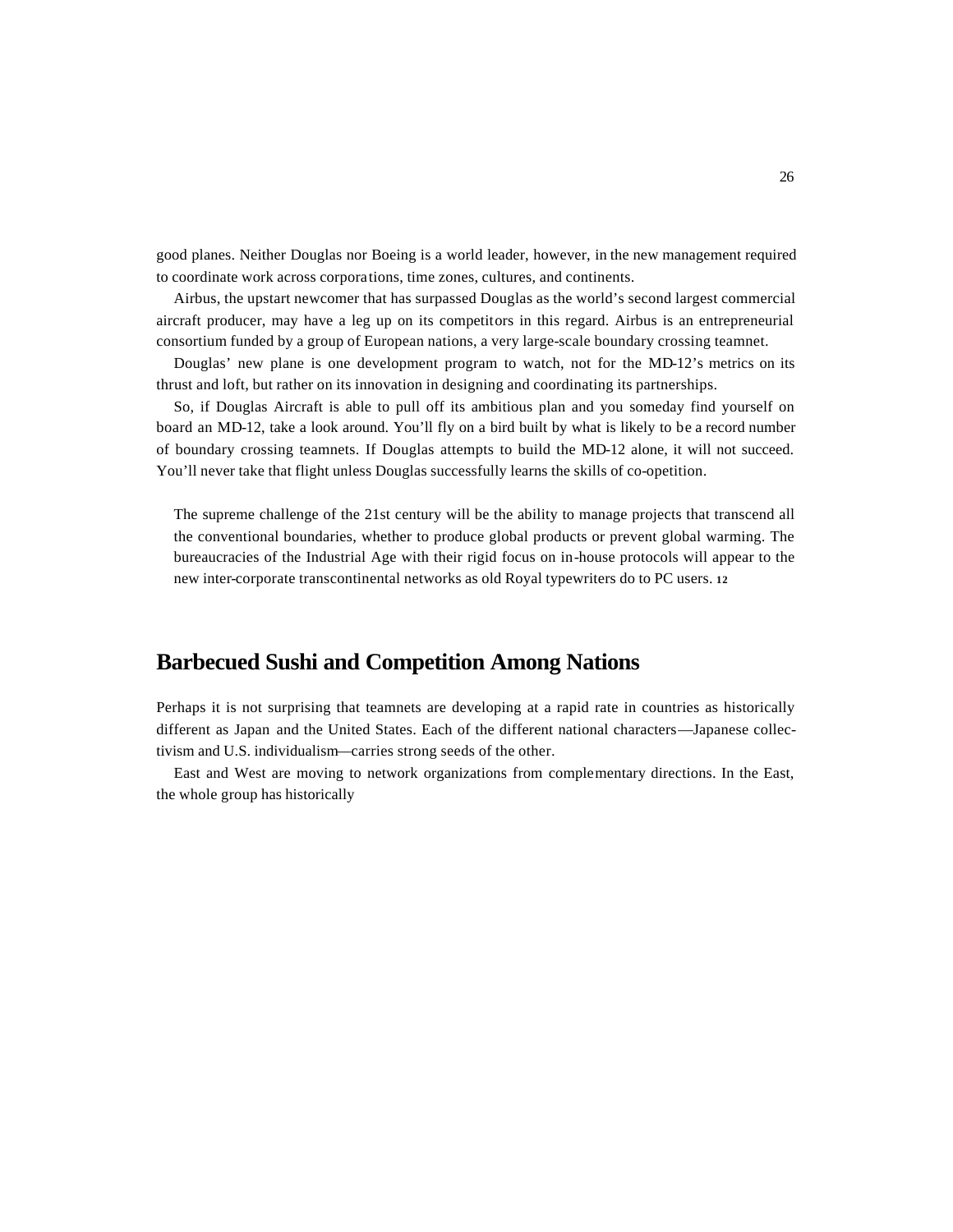been considered more important than individuals. In the West, we put more emphasis on the individual than the whole group. So, in the United States, we find ourselves explaining networks as a way of developing more cooperative and group-oriented organization without diminishing the importance of individuals. We emphasize the importance of group factors like cooperation and planning in seeking a balance with individualistic cultural tendencies.

In Japan, the need is just the opposite. Networking becomes a way to foster personal development, enhancing individual creativity, initiative, and responsibility without diminishing the traditional importance of the group. In Japan, networkers emphasize the role of individuals in seeking a balance with group-oriented cultural tendencies. **'~**

At the September 1990 meeting of the University of Michigan's annual automotive seminar, Alfred H. Peterson III, chairman of a relatively small auto spring manufacturer (sales under \$100 million), finds a clever way to highlight the difference between America and Japan. "Sushi is beautifully presented and wrapped," he says, "with everything in place and perfect. Barbecue is made up of pieces of pork or beef swimming around in a big pot. The dissimilarity of these two dishes is symbolic of the great difference in the way our economies are organized and our auto industries function."

> *"The Japanese system relies on interdependence, while the North American is based upon independence."14*

Are the Japanese ahead in the race to uncover the secrets of successful co-opetition? If they are, should the United States emulate them?

Rather than calling for Americans to copy the Japanese system, at the automotive seminar Peterson suggests "much closer but better-balanced supplier relationships, rigorous pursuit of